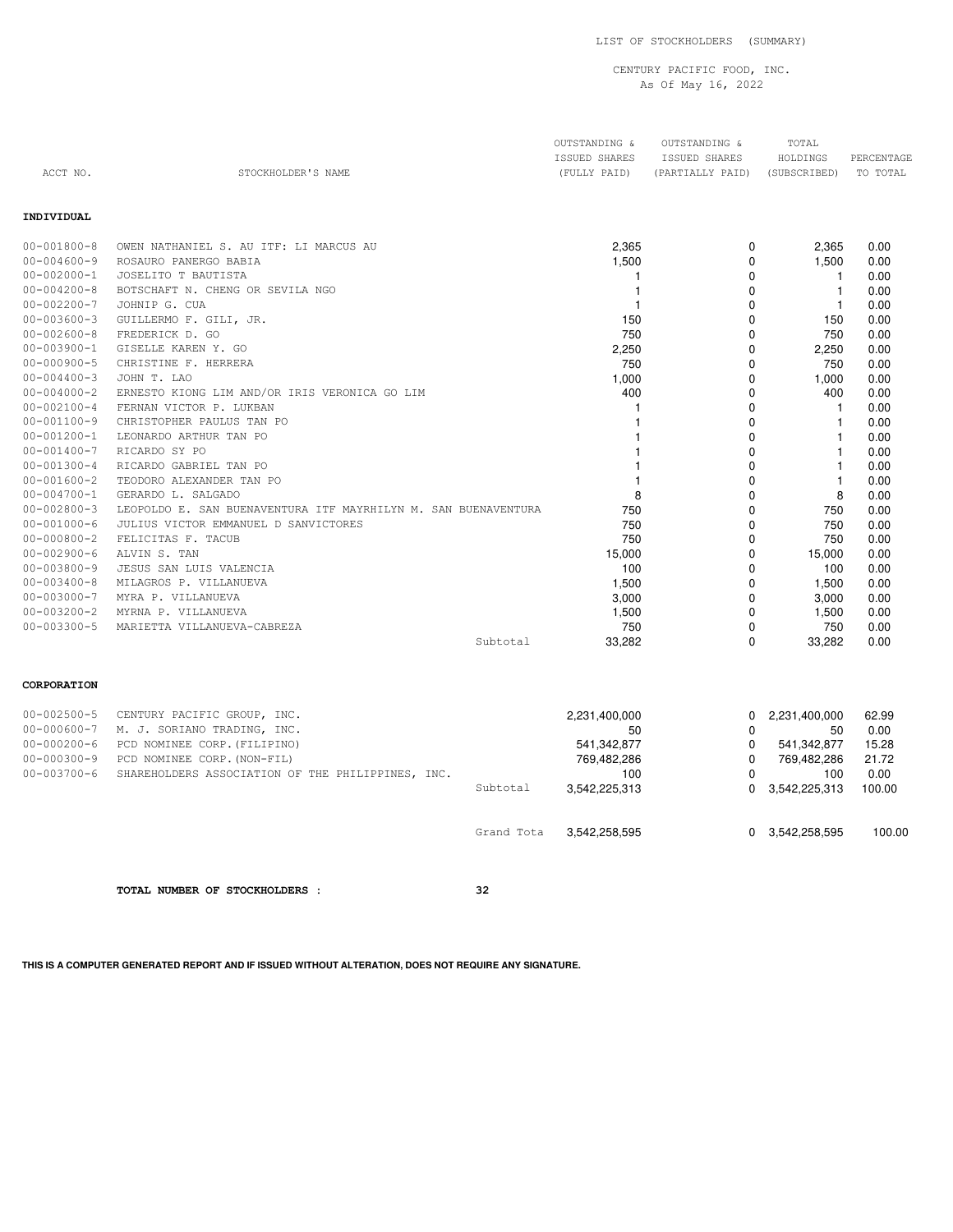| Philippine Depository & Trust Corp.<br>OUTSTANDING BALANCES FOR A SPECIFIC COMPANY - ADHOC<br>Company Code - CNPF00000000 & Company Name - Century Pacific Food, Inc. |                                                                                                              |                 |
|-----------------------------------------------------------------------------------------------------------------------------------------------------------------------|--------------------------------------------------------------------------------------------------------------|-----------------|
| <b>Selection Criteria:</b>                                                                                                                                            |                                                                                                              |                 |
| Security ID From: CNPF00000000 To: CNPF00000000<br><b>BPNAME</b>                                                                                                      | Input Date: 05/13/2022<br><b>STREETADDRESS</b>                                                               | <b>HOLDINGS</b> |
| UPCC SECURITIES CORP.                                                                                                                                                 | UNIT 1202 TOWER ONE AND EXCHANGE PLAZA<br>AYALA AVENUE, MAKATI CITY                                          | 60,700.00       |
| A & A SECURITIES, INC.                                                                                                                                                | Rm. 1906 Ayala Ave. Condominium 6776 Ayala Ave.,<br>Makati City                                              | 15,510,089.00   |
| A & A SECURITIES, INC.                                                                                                                                                | Rm. 1906 Ayala Ave. Condominium 6776 Ayala Ave.,<br>Makati City                                              | 4,482,061.00    |
| A & A SECURITIES, INC.                                                                                                                                                | Rm. 1906 Ayala Ave. Condominium 6776 Ayala Ave.,<br>Makati City                                              | 3,900.00        |
| ABACUS SECURITIES CORPORATION                                                                                                                                         | Unit 2904-A East Tower, PSE Centre Exchange Road,<br><b>Ortigas Center Pasig City</b>                        | 893,394.00      |
| ABACUS SECURITIES CORPORATION                                                                                                                                         | Unit 2904-A East Tower, PSE Centre Exchange Road,<br><b>Ortigas Center Pasig City</b>                        | 613.00          |
| ABACUS SECURITIES CORPORATION                                                                                                                                         | Unit 2904-A East Tower, PSE Centre Exchange Road,<br><b>Ortigas Center Pasig City</b>                        | 23,800.00       |
| PHILSTOCKS FINANCIAL INC                                                                                                                                              | Unit 1101 Orient Square Building Emerald Avenue<br>Ortigas Center, Pasig City                                | 2.00            |
| PHILSTOCKS FINANCIAL INC                                                                                                                                              | Unit 1101 Orient Square Building Emerald Avenue<br>Ortigas Center, Pasig City                                | 294,484.00      |
| PHILSTOCKS FINANCIAL INC                                                                                                                                              | Unit 1101 Orient Square Building Emerald Avenue<br>Ortigas Center, Pasig City                                | 1.00            |
| A. T. DE CASTRO SECURITIES CORP.                                                                                                                                      | UNIT 1107, 11TH FLOOR, PSE TOWER 5TH AVENUE<br>CORNER 28TH STREET, BONIFACIO GLOBAL CITY<br>TAGUIG CITY 1634 | 184,000.00      |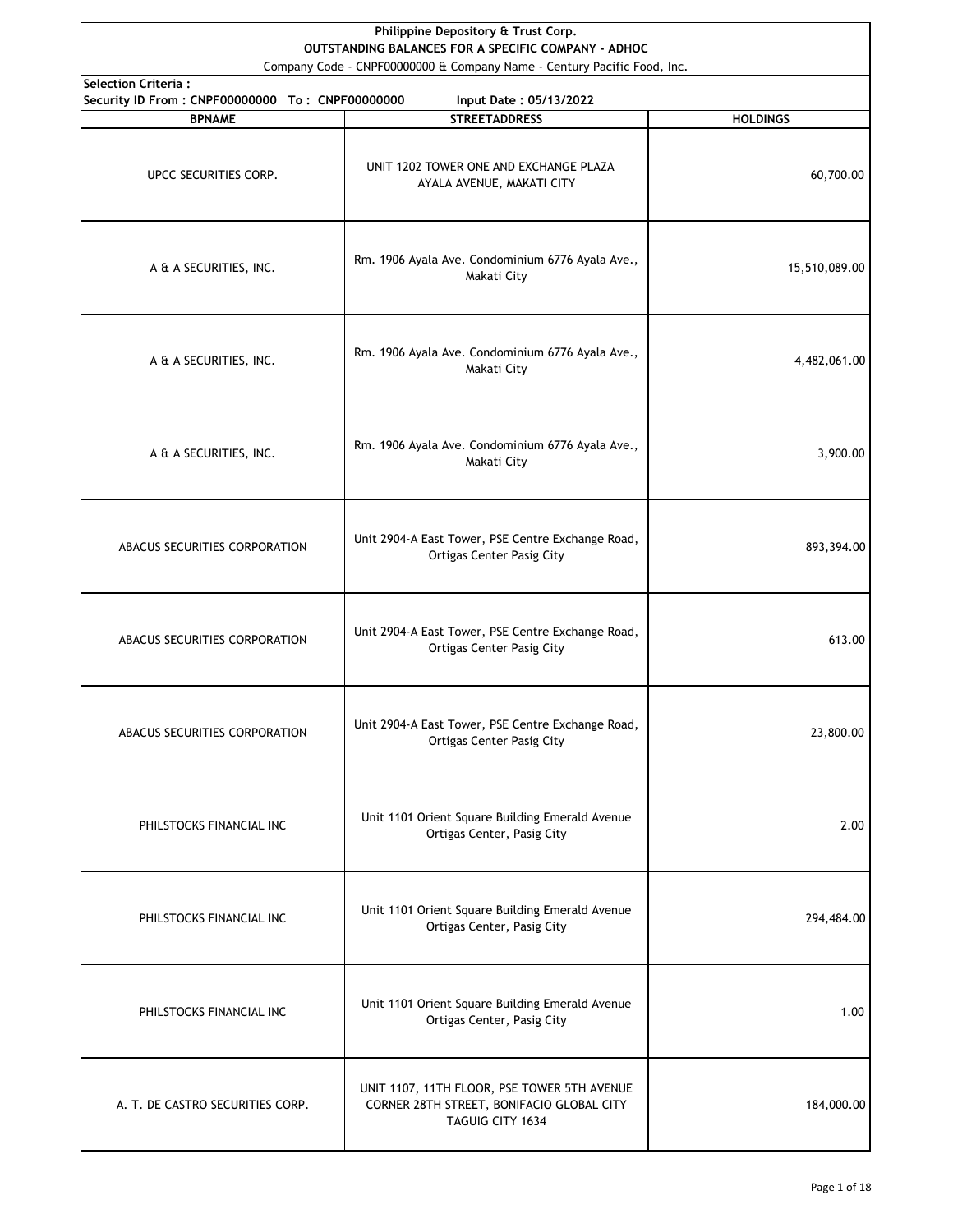| <b>BPNAME</b>                    | <b>STREETADDRESS</b>                                                                                                          | <b>HOLDINGS</b> |
|----------------------------------|-------------------------------------------------------------------------------------------------------------------------------|-----------------|
| A. T. DE CASTRO SECURITIES CORP. | UNIT 1107, 11TH FLOOR, PSE TOWER 5TH AVENUE<br>CORNER 28TH STREET, BONIFACIO GLOBAL CITY<br>TAGUIG CITY 1634                  | 500.00          |
| ALPHA SECURITIES CORP.           | UNIT 3003, ONE CORPORATE CENTRE, 30TH FLOOR,<br>JULIA VARGAS STREET, COR MERALCO AVENUE<br>STREET, ORTIGAS CENTER, PASIG CITY | 42,500.00       |
| BA SECURITIES, INC.              | Rm 401-403 CLMC Bldg, 256-259 EDSA Greenhills<br>Mandaluyong City                                                             | 5,000.00        |
| BA SECURITIES, INC.              | Rm 401-403 CLMC Bldg, 256-259 EDSA Greenhills<br>Mandaluyong City                                                             | 2,500.00        |
| AP SECURITIES INCORPORATED       | Suites 2002/2004, The Peak, 107 Alfaro St., Salcedo<br>Village, Makati City                                                   | 11,600.00       |
| AP SECURITIES INCORPORATED       | Suites 2002/2004, The Peak, 107 Alfaro St., Salcedo<br>Village, Makati City                                                   | 101,100.00      |
| ANSALDO, GODINEZ & CO., INC.     | 340 Nueva St., Binondo Manila                                                                                                 | 477,750.00      |
| ANSALDO, GODINEZ & CO., INC.     | 340 Nueva St., Binondo Manila                                                                                                 | 1,000.00        |
| AB CAPITAL SECURITIES, INC.      | 8/F Phinma Plaza 39 Plaza Drive, Rockwell Center<br>Makati City                                                               | 116,100.00      |
| AB CAPITAL SECURITIES, INC.      | 8/F Phinma Plaza 39 Plaza Drive, Rockwell Center<br>Makati City                                                               | 3,794,200.00    |
| AB CAPITAL SECURITIES, INC.      | 8/F Phinma Plaza 39 Plaza Drive, Rockwell Center<br>Makati City                                                               | 100.00          |
| AB CAPITAL SECURITIES, INC.      | 8/F Phinma Plaza 39 Plaza Drive, Rockwell Center<br>Makati City                                                               | 10,850.00       |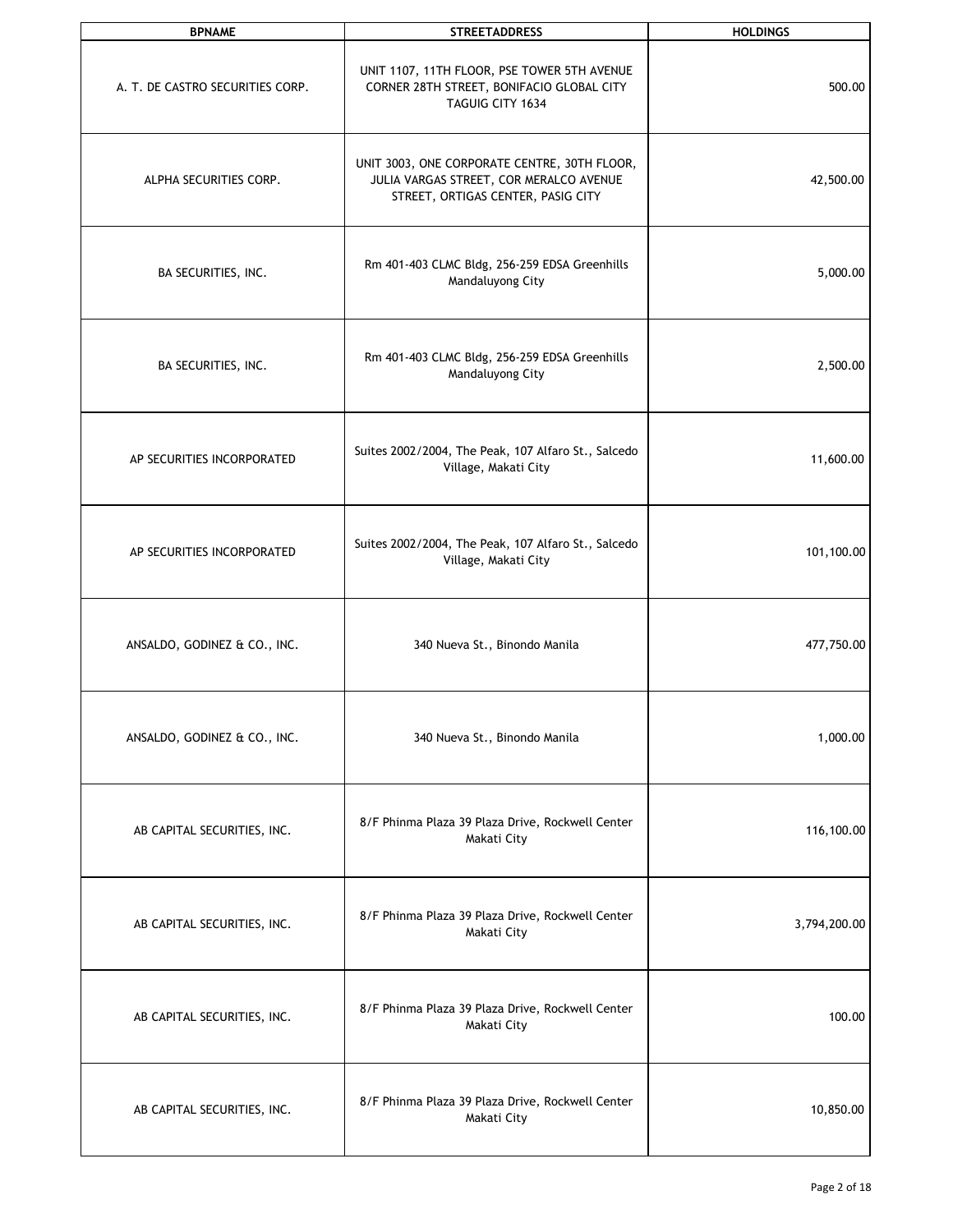| <b>BPNAME</b>                                       | <b>STREETADDRESS</b>                                                                                                                | <b>HOLDINGS</b> |
|-----------------------------------------------------|-------------------------------------------------------------------------------------------------------------------------------------|-----------------|
| SB EQUITIES, INC.                                   | 7TH FLOOR, SECURITY BANK BLDG., 6776 AYALA AVE.,<br><b>MAKATI CITY</b>                                                              | 195,250.00      |
| SB EQUITIES, INC.                                   | 7TH FLOOR, SECURITY BANK BLDG., 6776 AYALA AVE.,<br><b>MAKATI CITY</b>                                                              | 197,800.00      |
| SB EQUITIES, INC.                                   | 7TH FLOOR, SECURITY BANK BLDG., 6776 AYALA AVE.,<br><b>MAKATI CITY</b>                                                              | 9,000.00        |
| ASIA PACIFIC CAPITAL EQUITIES & SECURITIES<br>CORP. | 24/F Galleria Corporate Center EDSA corner Ortigas<br>Avenue, Pasig City                                                            | 108,300.00      |
| ASIASEC EQUITIES, INC.                              | 8/F Chatham House<br>116 Valero cor. V.A. Rufino Sts<br>Salcedo Village, Makati City 1227                                           | 1,338,700.00    |
| ASIASEC EQUITIES, INC.                              | 8/F Chatham House<br>116 Valero cor. V.A. Rufino Sts<br>Salcedo Village, Makati City 1227                                           | 15,000.00       |
| ASTRA SECURITIES CORPORATION                        | Units 1204-1205 Ayala Tower One Ayala Ave. cor.<br>Paseo de Roxas Makati City                                                       | 94,350.00       |
| CHINA BANK SECURITIES CORPORATION                   | Unit 6f, 6th Floor 8101 Pearl Plaza, Pearl Drive Ortigas<br>Center, Pasig City                                                      | 258,600.00      |
| BELSON SECURITIES, INC.                             | 4th Floor Belson House 271 Edsa, Mandaluyong City                                                                                   | 50,950.00       |
| JAKA SECURITIES CORP.                               | Unit 814, Ayala Tower I Ayala Ave., Makati City                                                                                     | 41,700.00       |
| BPI SECURITIES CORPORATION                          | 11F AYALA NORTH EXCHANGE TOWER 1 6796 AYALA<br>AVENUE CORNER SALCEDO AND AMORSOLO STS. SAN<br>LORENZO, MAKATI CITY PHILIPPINES 1229 | 617,400.00      |
| <b>BPI SECURITIES CORPORATION</b>                   | 11F AYALA NORTH EXCHANGE TOWER 1 6796 AYALA<br>AVENUE CORNER SALCEDO AND AMORSOLO STS. SAN<br>LORENZO, MAKATI CITY PHILIPPINES 1229 | 8,248,947.00    |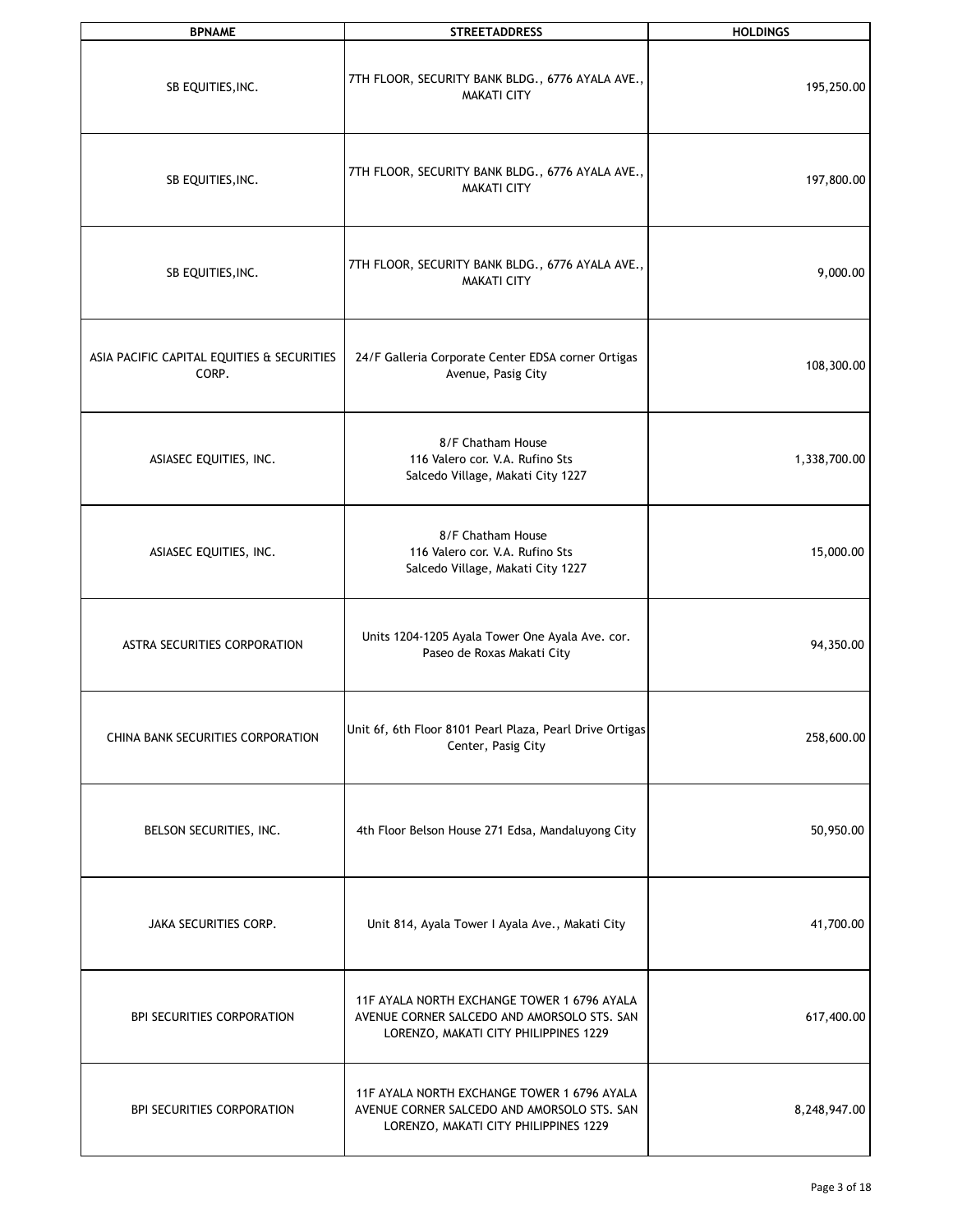| <b>BPNAME</b>                           | <b>STREETADDRESS</b>                                                                                                                | <b>HOLDINGS</b> |
|-----------------------------------------|-------------------------------------------------------------------------------------------------------------------------------------|-----------------|
| <b>BPI SECURITIES CORPORATION</b>       | 11F AYALA NORTH EXCHANGE TOWER 1 6796 AYALA<br>AVENUE CORNER SALCEDO AND AMORSOLO STS. SAN<br>LORENZO, MAKATI CITY PHILIPPINES 1229 | 25.00           |
| CAMPOS, LANUZA & COMPANY, INC.          | 2002B PSEC EAST TOWER ECHANGE RD ORTIGAS<br><b>CENTER PASIG CITY 1605</b>                                                           | 110,700.00      |
| CTS GLOBAL EQUITY GROUP, INC.           | Rm. 2701-B Tektite Tower Center Exchange Rd, Pasig<br>City                                                                          | 27,700.00       |
| TRITON SECURITIES CORP.                 | 26/F LKG Tower, 6801 Ayala Avenue Makati City                                                                                       | 206,400.00      |
| TRITON SECURITIES CORP.                 | 26/F LKG Tower, 6801 Ayala Avenue Makati City                                                                                       | 18,500.00       |
| IGC SECURITIES INC.                     | Suite 1006, Tower I & Exchange Plaza Ayala Triangle,<br>Ayala Avenue Makati City                                                    | 314,050.00      |
| <b>CUALOPING SECURITIES CORPORATION</b> | UNIT 061 LEVEL 3, AYALA MALLS CIRCUIT,<br>HIPPODROMO STREET, CIRCUIT MAKATI, BRGY.<br>CARMONA, MAKATI CITY 1209, PHILIPPINES        | 3,000.00        |
| <b>CUALOPING SECURITIES CORPORATION</b> | UNIT 061 LEVEL 3, AYALA MALLS CIRCUIT,<br>HIPPODROMO STREET, CIRCUIT MAKATI, BRGY.<br>CARMONA, MAKATI CITY 1209, PHILIPPINES        | 12,000.00       |
| DAVID GO SECURITIES CORP.               | UNIT 2702D EAST TOWER, PHILIPPINE STOCK<br>EXCHANGE CENTRE, EXCHANGE ROAD, ORTIGAS<br>CENTER, PASIG CITY                            | 347,550.00      |
| DIVERSIFIED SECURITIES, INC.            | 5/F PDCP Bank Centre, Herrera cor. Alfaro Sts.,<br>Salcedo Village, Makati City                                                     | 15,500.00       |
| E. CHUA CHIACO SECURITIES, INC.         | 113 Renta St., Binondo, Manila                                                                                                      | 163,750.00      |
| EAST WEST CAPITAL CORPORATION           | 2/F U-Bix Building 1331 Angono St., Makati City                                                                                     | 10,000.00       |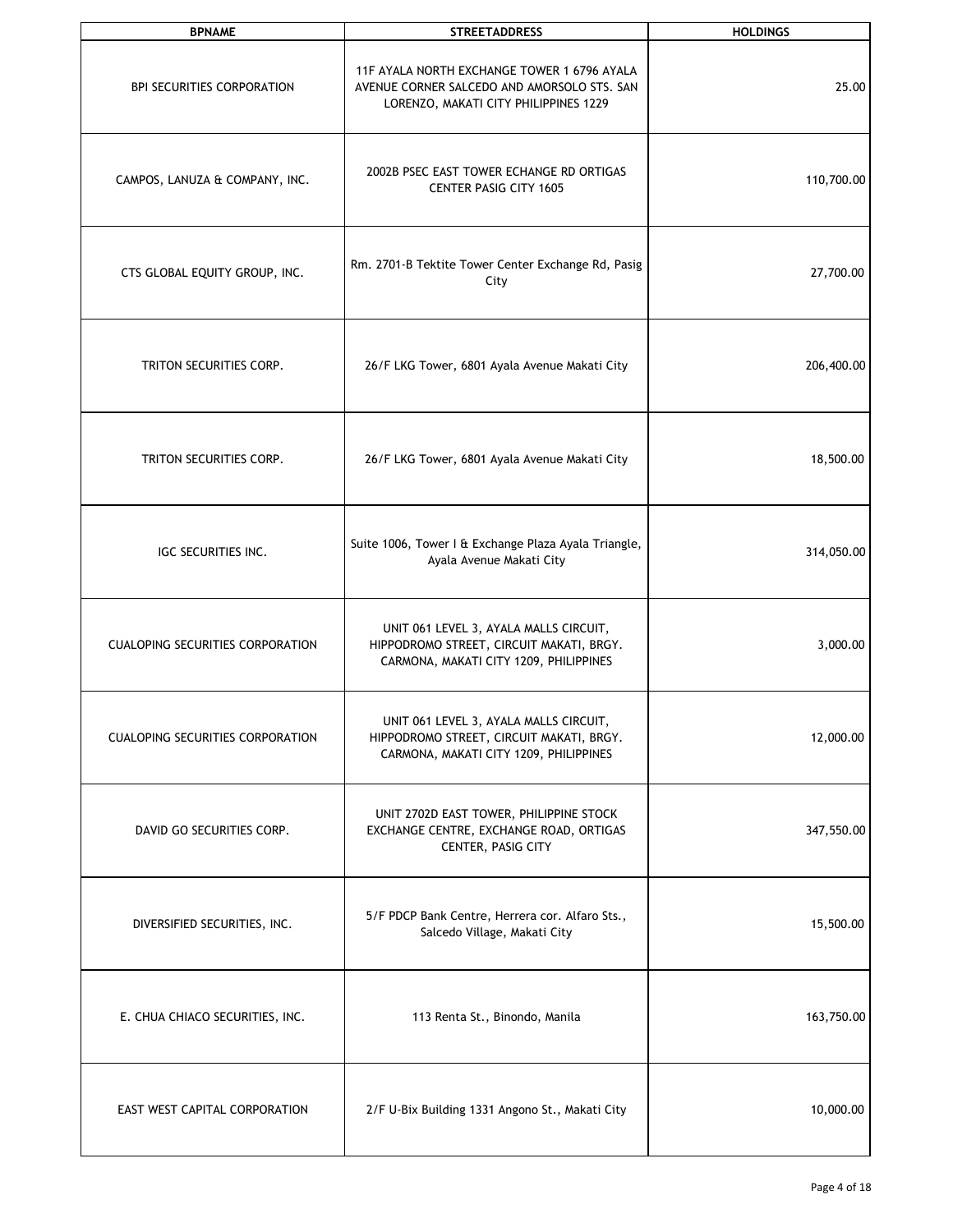| <b>BPNAME</b>                                        | <b>STREETADDRESS</b>                                                                                                               | <b>HOLDINGS</b> |
|------------------------------------------------------|------------------------------------------------------------------------------------------------------------------------------------|-----------------|
| EASTERN SECURITIES DEVELOPMENT<br><b>CORPORATION</b> | 1701 Tytana Ctr. Bldg, Binondo, Manila                                                                                             | 116,450.00      |
| EQUITIWORLD SECURITIES, INC.                         | 807-809 Philippine Stock Exchange Ayala Tower 1,<br>Ayala Avenue Makati City                                                       | 36,900.00       |
| EVERGREEN STOCK BROKERAGE & SEC., INC.               | Suite 606 - 607, 6th Floor, Tower One Phil. Stock<br>Exchange Plaza, Ayala Triangle, Ayala Ave. Makati<br>City                     | 719,700.00      |
| FIRST ORIENT SECURITIES, INC.                        | UNIT 1709 17TH FLOOR PHILIPPINE STOCK EXCHANGE<br>TOWER 5TH AVENUE CORNER 28TH STREET BONIFACIO<br><b>GLOBAL CITY, TAGUIG CITY</b> | 29,050.00       |
| FIRST INTEGRATED CAPITAL SECURITIES, INC.            | Units 1211-1212 Tower I & Exchange Plaza, Ayala Ave.<br>Cor. Paseo de Roxas, Makati City                                           | 235,200.00      |
| F. YAP SECURITIES, INC.                              | 17TH FLOOR LEPANTO BUILDING 8747 PASEO DE<br>ROXAS, MAKATI CITY                                                                    | 3,900.00        |
| F. YAP SECURITIES, INC.                              | 17TH FLOOR LEPANTO BUILDING 8747 PASEO DE<br>ROXAS, MAKATI CITY                                                                    | 25,250.00       |
| AURORA SECURITIES, INC.                              | UNIT 2405A WEST TOWER PHILIPPINE STOCK<br>EXCHANGE CENTRE ORTIGAS, PASIG CITY                                                      | 52,600.00       |
| GLOBALINKS SECURITIES & STOCKS, INC.                 | #706 Ayala Tower One Ayala Avenue Cor. Paseo de<br>Roxas St. Makati City                                                           | 188,550.00      |
| JSG SECURITIES, INC.                                 | 4th Floor, A&T Building, 244 Escolta Street, Binondo,<br>Manila                                                                    | 23,250.00       |
| GOLDSTAR SECURITIES, INC.                            | 2201-B East Tower, PSE Centre Exchange Rd, Ortigas<br><b>Center Pasig City</b>                                                     | 30,000.00       |
| GOLDSTAR SECURITIES, INC.                            | 2201-B East Tower, PSE Centre Exchange Rd, Ortigas<br><b>Center Pasig City</b>                                                     | 1,500.00        |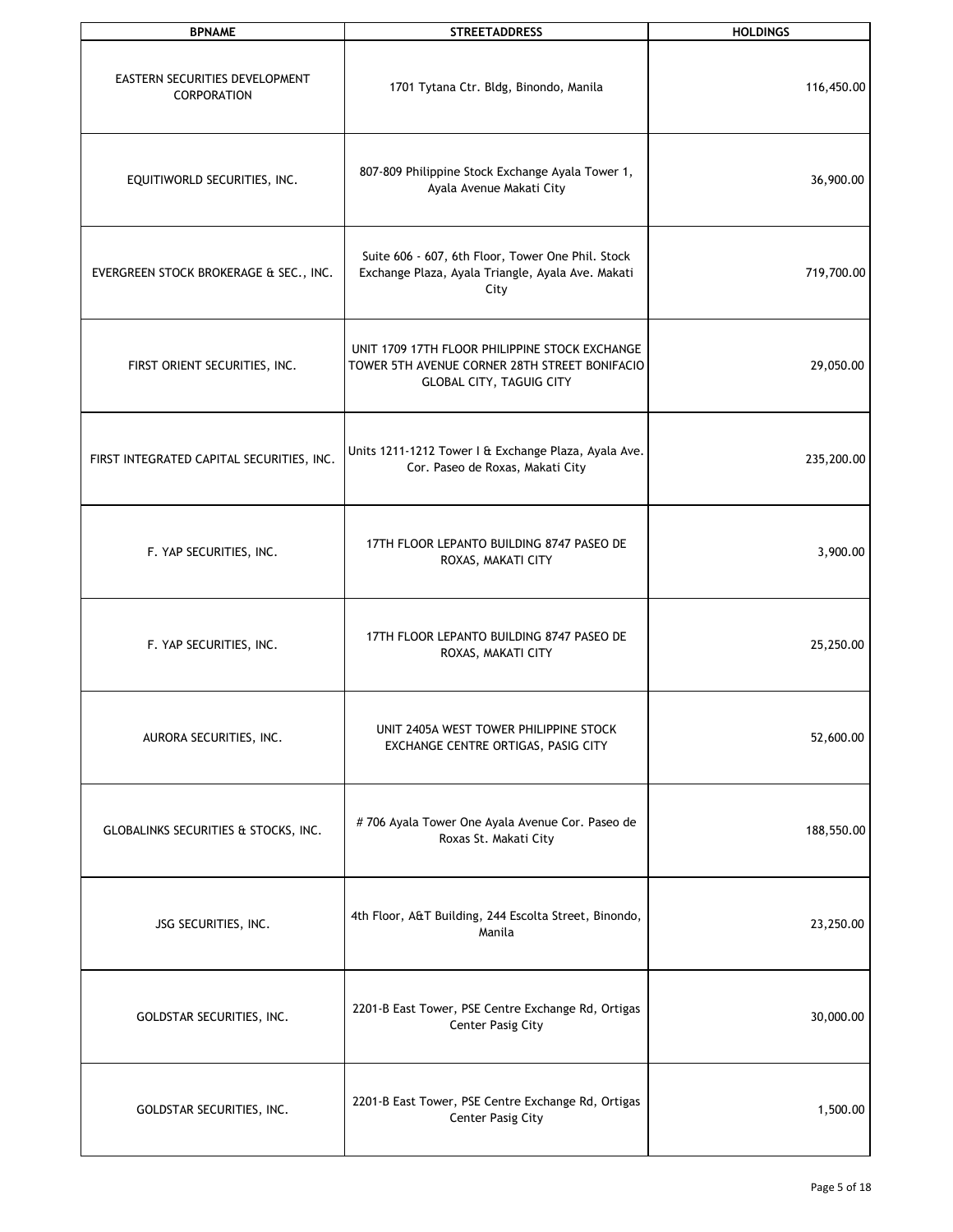| <b>BPNAME</b>                           | <b>STREETADDRESS</b>                                                                                 | <b>HOLDINGS</b> |
|-----------------------------------------|------------------------------------------------------------------------------------------------------|-----------------|
| GUILD SECURITIES, INC.                  | Unit 1215 Tower One & Exchange Plaza Ayala Ave.,<br>Makati City                                      | 25,100.00       |
| HDI SECURITIES, INC.                    | UNIT 2305-B 23/F ORIENT SQUARE BLDG., F. ORTIGAS,<br>JR. ROAD, ORTIGAS CENTRE, PASIG CITY, 1605      | 25,200.00       |
| HDI SECURITIES, INC.                    | UNIT 2305-B 23/F ORIENT SQUARE BLDG., F. ORTIGAS,<br>JR. ROAD, ORTIGAS CENTRE, PASIG CITY, 1605      | 68,700.00       |
| HDI SECURITIES, INC.                    | UNIT 2305-B 23/F ORIENT SQUARE BLDG., F. ORTIGAS,<br>JR. ROAD, ORTIGAS CENTRE, PASIG CITY, 1605      | 29,800.00       |
| H. E. BENNETT SECURITIES, INC.          | Rm. 1704 World Trade Exchange Bldg., 215 Juan Luna<br>St., Binondo, Manila                           | 1,100.00        |
| I. ACKERMAN & CO., INC.                 | Suite 705, Tower I Bldg. PSE Plaza, Ayala Triangle<br>Ayala Ave., Makati City                        | 1,500.00        |
| I. B. GIMENEZ SECURITIES, INC.          | 3/F NEW ROSARIO ORTIGAS ARCADE, NO. 42, ORTIGAS<br>EXTENSION, ROSARIO, PASIG CITY                    | 9,000.00        |
| I. B. GIMENEZ SECURITIES, INC.          | 3/F NEW ROSARIO ORTIGAS ARCADE, NO. 42, ORTIGAS<br>EXTENSION, ROSARIO, PASIG CITY                    | 4,500.00        |
| INVESTORS SECURITIES, INC,              | Unit 604-605 Tower One & Exchange Plaza Ayala<br>Triangle, Ayala Ave. cor Paseo de Roxas Makati City | 138,300.00      |
| IMPERIAL, DE GUZMAN, ABALOS & CO., INC. | Ground Floor, EDSA Central Square Shaw Boulevard,<br>Mandaluyong City                                | 183,150.00      |
| IMPERIAL, DE GUZMAN, ABALOS & CO., INC. | Ground Floor, EDSA Central Square Shaw Boulevard,<br>Mandaluyong City                                | 8,600.00        |
| INTRA-INVEST SECURITIES, INC.           | 11/F ACT Tower, 135 Sen. Gil Puyat Ave., Salcedo<br>Vill., Makati City                               | 176,600.00      |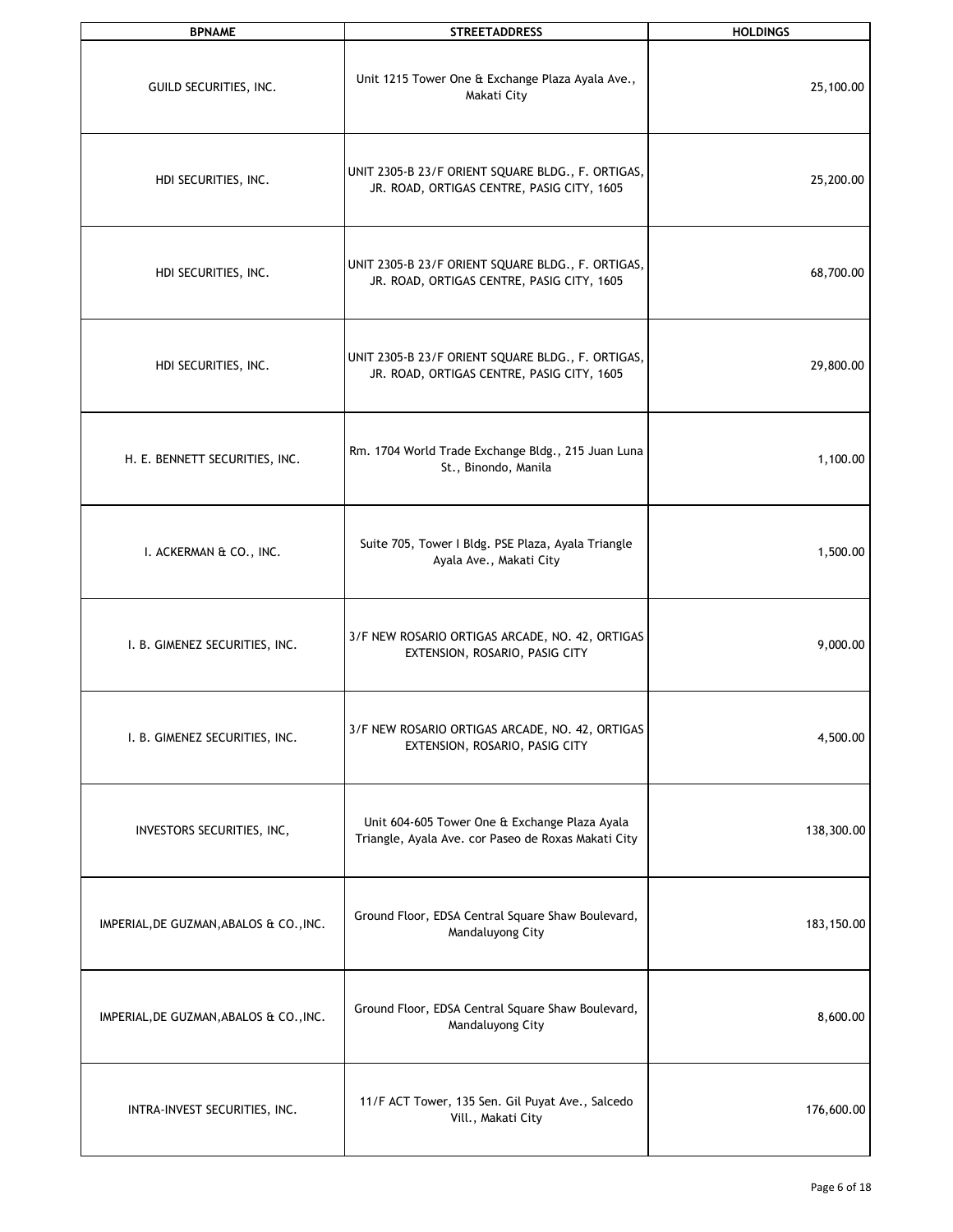| <b>BPNAME</b>                      | <b>STREETADDRESS</b>                                                            | <b>HOLDINGS</b> |
|------------------------------------|---------------------------------------------------------------------------------|-----------------|
| J.M. BARCELON & CO., INC.          | #5 PENNSYLVANNIA STREET, NEW MANILA, QUEZON<br><b>CITY</b>                      | 5,900.00        |
| VALUE QUEST SECURITIES CORPORATION | 45 SWALLOW DRIVE GREENMEADOWS QUEZON CITY<br>1100                               | 2,099,300.00    |
| STRATEGIC EQUITIES CORP.           | Unit 610-611 PSE Plaza, Tower I, Ayala Triangle, Ayala<br>Ave., Makati City     | 100.00          |
| STRATEGIC EQUITIES CORP.           | Unit 610-611 PSE Plaza, Tower I, Ayala Triangle, Ayala<br>Ave., Makati City     | 20,900.00       |
| LARRGO SECURITIES CO., INC.        | Rm. 202 2/F Rufino Building, Ayala Avenue, Makati<br>City                       | 1,800.00        |
| LOPEZ, LOCSIN, LEDESMA & CO., INC. | 405 URBAN BUILDING, SEN. GIL. PUYAT AVENUE,<br><b>MAKATI CITY</b>               | 31,600.00       |
| LOPEZ, LOCSIN, LEDESMA & CO., INC. | 405 URBAN BUILDING, SEN. GIL. PUYAT AVENUE,<br><b>MAKATI CITY</b>               | 22,500.00       |
| LUCKY SECURITIES, INC.             | Unit 1402-B PSE Center Exchange Road, Ortigas Center<br>Pasig City              | 1,793,300.00    |
| LUYS SECURITIES COMPANY, INC.      | 28/F LKG Tower 6801 Ayala Ave. Makati City                                      | 11,500.00       |
| MANDARIN SECURITIES CORPORATION    | 28/F LKG Tower 6801 Ayala Ave. Makati City                                      | 460.00          |
| MANDARIN SECURITIES CORPORATION    | 28/F LKG Tower 6801 Ayala Ave. Makati City                                      | 25,790.00       |
| COL Financial Group, Inc.          | 2401-B EAST TOWER, PSE CENTER, EXCHANGE ROAD,<br>ORTIGAS CENTER 1605 PASIG CITY | 700,350.00      |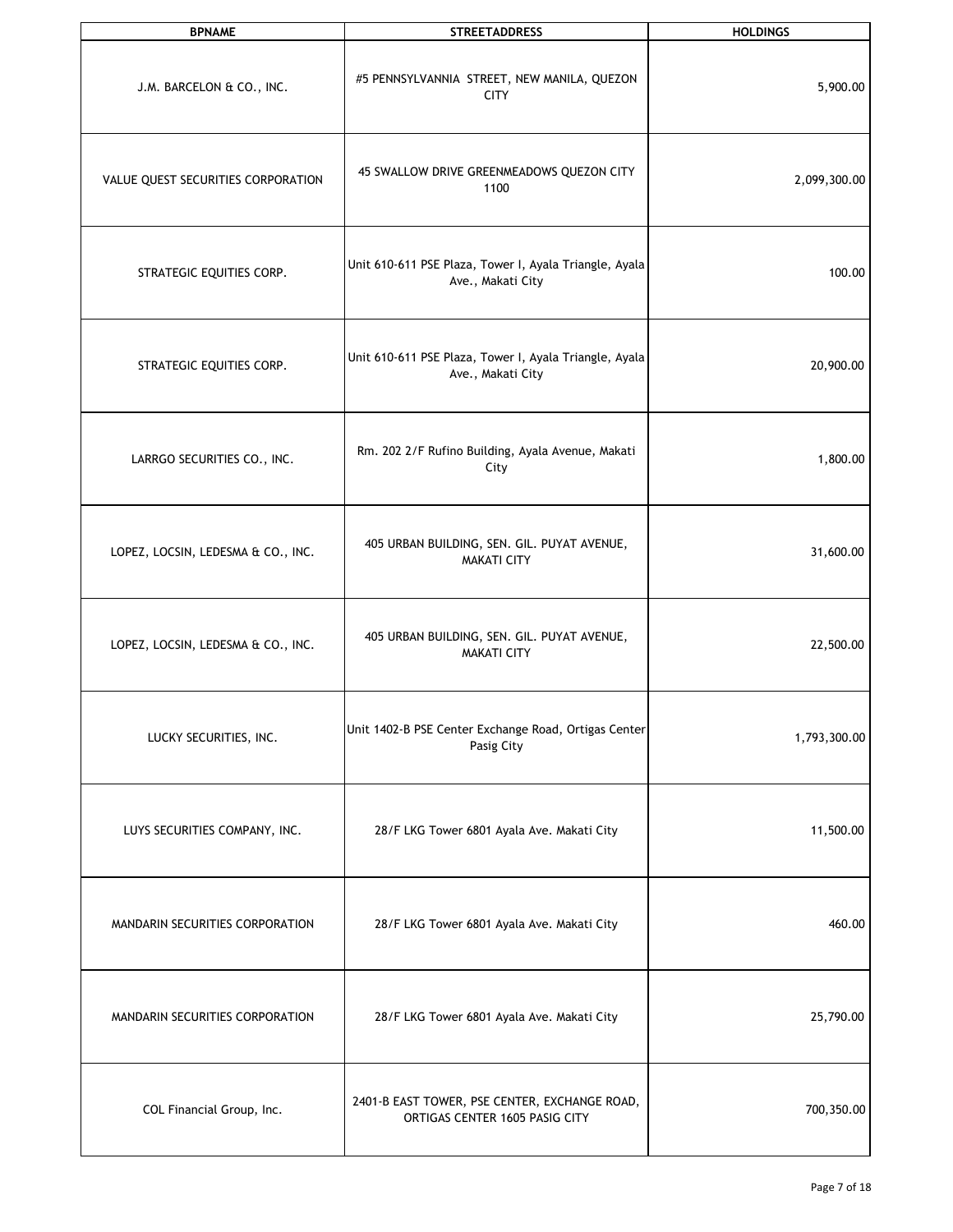| <b>BPNAME</b>                  | <b>STREETADDRESS</b>                                                                                                                                  | <b>HOLDINGS</b> |
|--------------------------------|-------------------------------------------------------------------------------------------------------------------------------------------------------|-----------------|
| COL Financial Group, Inc.      | 2401-B EAST TOWER, PSE CENTER, EXCHANGE ROAD,<br>ORTIGAS CENTER 1605 PASIG CITY                                                                       | 55,146,626.00   |
| DA MARKET SECURITIES, INC.     | Unit 2402-B West Tower, PSE Center Exchange Road,<br><b>Ortigas Center Pasig City</b>                                                                 | 3,300.00        |
| MERCANTILE SECURITIES CORP.    | UNIT 1102 THE PSE TOWER, ONE BONIFACIO HIGH<br>STREET, 5TH AVENUE CORNER 28TH STREET,<br>BONIFACIO GLOBAL CITY, FORT BONIFACIO, TAGUIG<br><b>CITY</b> | 31,500.00       |
| MERIDIAN SECURITIES, INC.      | Suite 2702B&C Tektite Tower I Ortigas Centre, Pasig<br>City                                                                                           | 78,650.00       |
| MDR SECURITIES, INC.           | UNIT 1608 PHILIPPINE STOCK EXCHANGE TOWER 28TH<br>ST. COR. 5TH BONIFACIO GLOBAL CITY TAGUIG CITY                                                      | 20,000.00       |
| MDR SECURITIES, INC.           | UNIT 1608 PHILIPPINE STOCK EXCHANGE TOWER 28TH<br>ST. COR. 5TH BONIFACIO GLOBAL CITY TAGUIG CITY                                                      | 30,000.00       |
| REGIS PARTNERS, INC.           | 23/F Tower I, Ayala Triangle, Makati City                                                                                                             | 221.00          |
| REGIS PARTNERS, INC.           | 23/F Tower I, Ayala Triangle, Makati City                                                                                                             | 57,800.00       |
| REGIS PARTNERS, INC.           | 23/F Tower I, Ayala Triangle, Makati City                                                                                                             | 4,019,300.00    |
| REGIS PARTNERS, INC.           | 23/F Tower I, Ayala Triangle, Makati City                                                                                                             | 2,494,400.00    |
| MOUNT PEAK SECURITIES, INC.    | #748 C.K. Bldg., Juan Luna St., Binondo, Manila                                                                                                       | 300.00          |
| NEW WORLD SECURITIES CO., INC. | UNIT 2608 WORLD TRADE EXCHANGE BLDG. 215 JUAN<br>LUNA ST. BINONDO, MANILA 1006                                                                        | 40,500.00       |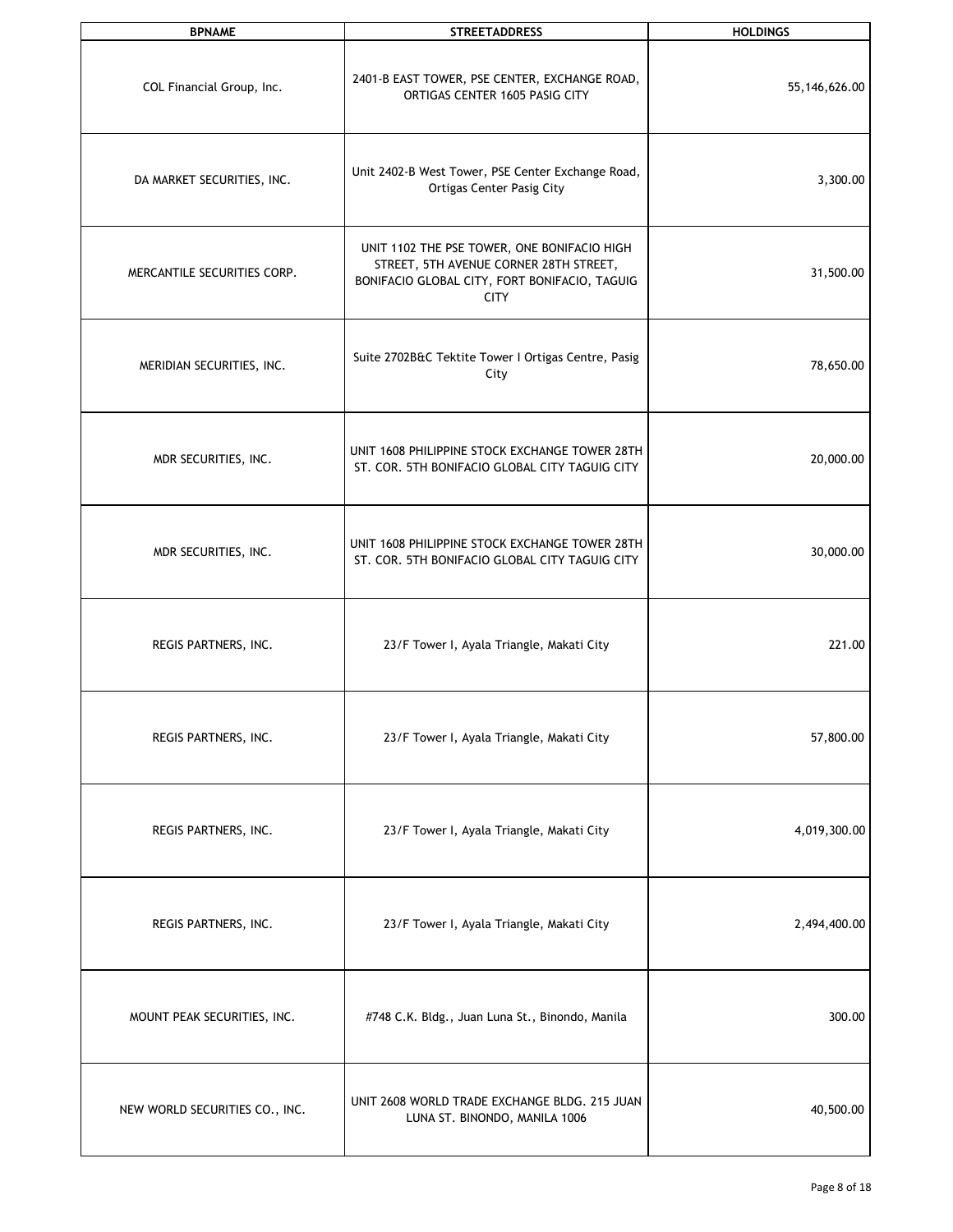| <b>BPNAME</b>                        | <b>STREETADDRESS</b>                                                                                          | <b>HOLDINGS</b> |
|--------------------------------------|---------------------------------------------------------------------------------------------------------------|-----------------|
| OPTIMUM SECURITIES CORPORATION       | No. 11 E. O. Bldg., United St. cor. 2nd St. Bo.<br>Kapitolyo, Pasig City                                      | 341,000.00      |
| RCBC SECURITIES, INC.                | Unit 1008 Tower I & Exchange Plaza Ayala Avenue,<br>Makati City                                               | 327,750.00      |
| RCBC SECURITIES, INC.                | Unit 1008 Tower I & Exchange Plaza Ayala Avenue,<br>Makati City                                               | 3,800.00        |
| RCBC SECURITIES, INC.                | Unit 1008 Tower I & Exchange Plaza Ayala Avenue,<br>Makati City                                               | 2,000.00        |
| PAN ASIA SECURITIES CORP.            | UNIT L2L20-09 PHILIPPINE STOCK EXCHANGE TOWER,<br>5TH AVE., COR. 28TH STREET, BONIFACIO GLOBAL<br><b>CITY</b> | 292,750.00      |
| PAPA SECURITIES CORPORATION          | GROUND FLOOR, ACE BUILDING, DE LA ROSA CORNER<br>RADA ST., LEGASPI VILLAGE, MAKATI CITY                       | 777,407.00      |
| PAPA SECURITIES CORPORATION          | GROUND FLOOR, ACE BUILDING, DE LA ROSA CORNER<br>RADA ST., LEGASPI VILLAGE, MAKATI CITY                       | 9,000.00        |
| MAYBANK ATR KIM ENG SECURITIES, INC. | 17/F Tower One & Exchange Plaza, Ayala Triangle,<br>Ayala Avenue Makati City                                  | 1,472,700.00    |
| MAYBANK ATR KIM ENG SECURITIES, INC. | 17/F Tower One & Exchange Plaza, Ayala Triangle,<br>Ayala Avenue Makati City                                  | 885,900.00      |
| MAYBANK ATR KIM ENG SECURITIES, INC. | 17/F Tower One & Exchange Plaza, Ayala Triangle,<br>Ayala Avenue Makati City                                  | 267,700.00      |
| MAYBANK ATR KIM ENG SECURITIES, INC. | 17/F Tower One & Exchange Plaza, Ayala Triangle,<br>Ayala Avenue Makati City                                  | 3,500.00        |
| PNB SECURITIES, INC.                 | 3/F PNB Financial Center Roxas Blvd., Pasay City                                                              | 66,850.00       |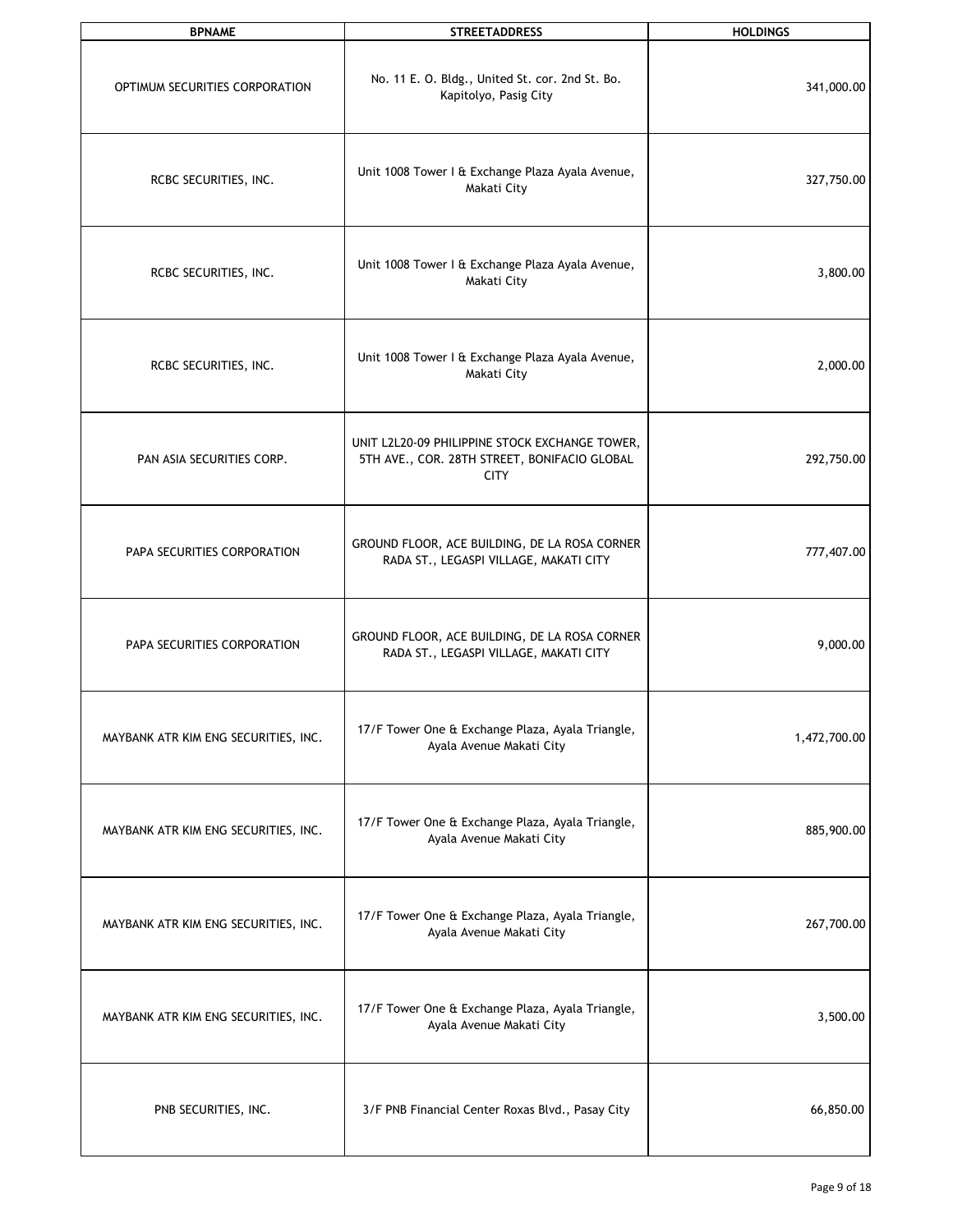| <b>BPNAME</b>                                                     | <b>STREETADDRESS</b>                                                                                                          | <b>HOLDINGS</b> |
|-------------------------------------------------------------------|-------------------------------------------------------------------------------------------------------------------------------|-----------------|
| PREMIUM SECURITIES, INC.                                          | UNIT L2L11-14 PHILIPPINE STOCK EXCHANGE BLDG.,<br>5TH AVE. COR. 28TH ST., ONE BONIFACIO HIGH<br>STREET, BONIFACIO GLOBAL CITY | 53,200.00       |
| SALISBURY BKT SECURITIES CORPORATION                              | SALISBURY BKT SECURITIES CORP<br>U1214 PSE TOWER ONE AND EXCHANGE PLAZA AYALA<br>AVENUE MAKATI CITY                           | 77,800.00       |
| SALISBURY BKT SECURITIES CORPORATION                              | SALISBURY BKT SECURITIES CORP<br>U1214 PSE TOWER ONE AND EXCHANGE PLAZA AYALA<br>AVENUE MAKATI CITY                           | 278.00          |
| <b>QUALITY INVESTMENTS &amp; SECURITIES</b><br><b>CORPORATION</b> | Suite 1602 Tytana Plaza Oriente St, Binondo Manila                                                                            | 249,850.00      |
| <b>QUALITY INVESTMENTS &amp; SECURITIES</b><br>CORPORATION        | Suite 1602 Tytana Plaza Oriente St, Binondo Manila                                                                            | 6,000.00        |
| <b>QUALITY INVESTMENTS &amp; SECURITIES</b><br>CORPORATION        | Suite 1602 Tytana Plaza Oriente St, Binondo Manila                                                                            | 1,500.00        |
| R & L INVESTMENTS, INC.                                           | 675 Lee St., Mandaluyong City                                                                                                 | 2,500.00        |
| ALAKOR SECURITIES CORPORATION                                     | 9/F Quad Alpha Centrum, 125 Pioneer St.<br>Mandaluyong City                                                                   | 4,500.00        |
| R. COYIUTO SECURITIES, INC.                                       | 5/F Corinthian Plaza, Paseo de Roxas, Legaspi Village<br>Makati City                                                          | 166,600.00      |
| REGINA CAPITAL DEVELOPMENT CORPORATION                            | UNIT 1809-1810 PSE TOWER 5TH AVENUE COR 28TH<br>ST. BONIFACIO GLOBAL CITY TAGUIG CITY                                         | 288,701.00      |
| REGINA CAPITAL DEVELOPMENT CORPORATION                            | UNIT 1809-1810 PSE TOWER 5TH AVENUE COR 28TH<br>ST. BONIFACIO GLOBAL CITY TAGUIG CITY                                         | 58,300.00       |
| R. NUBLA SECURITIES, INC.                                         | Rm 405 Co Ban Kiat Building II, 231 Juan Luna St.,<br>Binondo, Manila                                                         | 250,000.00      |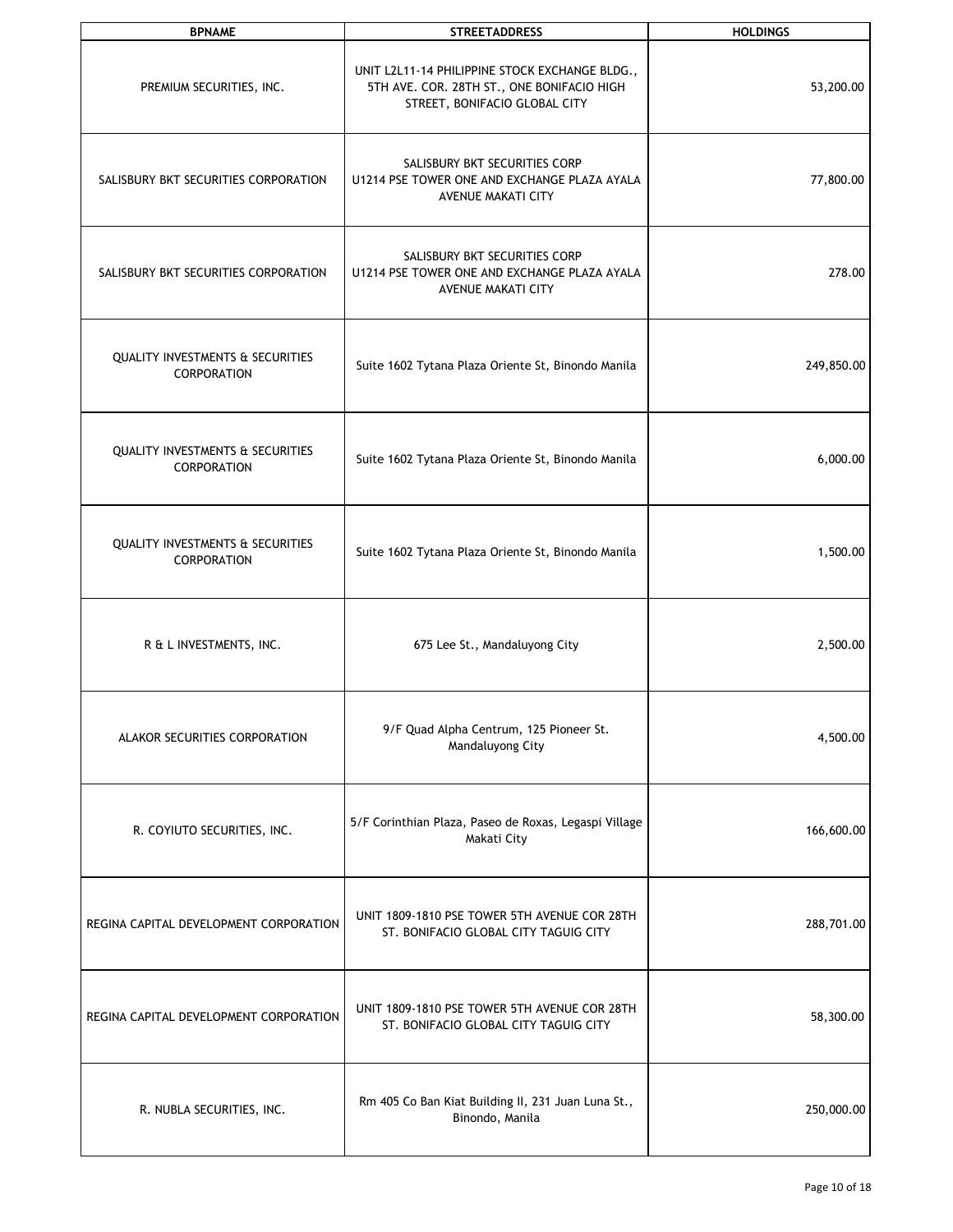| <b>BPNAME</b>                        | <b>STREETADDRESS</b>                                                                 | <b>HOLDINGS</b> |
|--------------------------------------|--------------------------------------------------------------------------------------|-----------------|
| R. NUBLA SECURITIES, INC.            | Rm 405 Co Ban Kiat Building II, 231 Juan Luna St.,<br>Binondo, Manila                | 231,550.00      |
| R. NUBLA SECURITIES, INC.            | Rm 405 Co Ban Kiat Building II, 231 Juan Luna St.,<br>Binondo, Manila                | 6,000.00        |
| R. NUBLA SECURITIES, INC.            | Rm 405 Co Ban Kiat Building II, 231 Juan Luna St.,<br>Binondo, Manila                | 11,500.00       |
| AAA SOUTHEAST EQUITIES, INCORPORATED | Ground Floor, Fortune Life Building #162 Legaspi St.,<br>Legaspi Village Makati City | 30,300.00       |
| R. S. LIM & CO., INC.                | 1509 Galvani Street San Isidro, Makati City                                          | 111,700.00      |
| R. S. LIM & CO., INC.                | 1509 Galvani Street San Isidro, Makati City                                          | 15,000.00       |
| RTG & COMPANY, INC.                  | UNIT 602 TOWER ONE AND EXCHANGE PLAZA, AYALA<br>TRIANGLE, AYALA AVENUE, MAKATI CITY  | 76,050.00       |
| S.J. ROXAS & CO., INC.               | 1412 PSE TOWER 5TH AVENUE COR. 28TH STREET,<br>BONIFACIO GLOBAL CITY, TAGUIG CITY    | 1,171,050.00    |
| S.J. ROXAS & CO., INC.               | 1412 PSE TOWER 5TH AVENUE COR. 28TH STREET,<br>BONIFACIO GLOBAL CITY, TAGUIG CITY    | 805,400.00      |
| SECURITIES SPECIALISTS, INC.         | 8/F LTA BLDG 118 PEREA ST LEGASPI VILLAGE MAKATI<br><b>CITY 1226</b>                 | 33,300.00       |
| SECURITIES SPECIALISTS, INC.         | 8/F LTA BLDG 118 PEREA ST LEGASPI VILLAGE MAKATI<br><b>CITY 1226</b>                 | 1,500.00        |
| FIDELITY SECURITIES, INC.            | 2103-B PSE Centre, Exchange Road, Ortigas, Pasig City                                | 32,000.00       |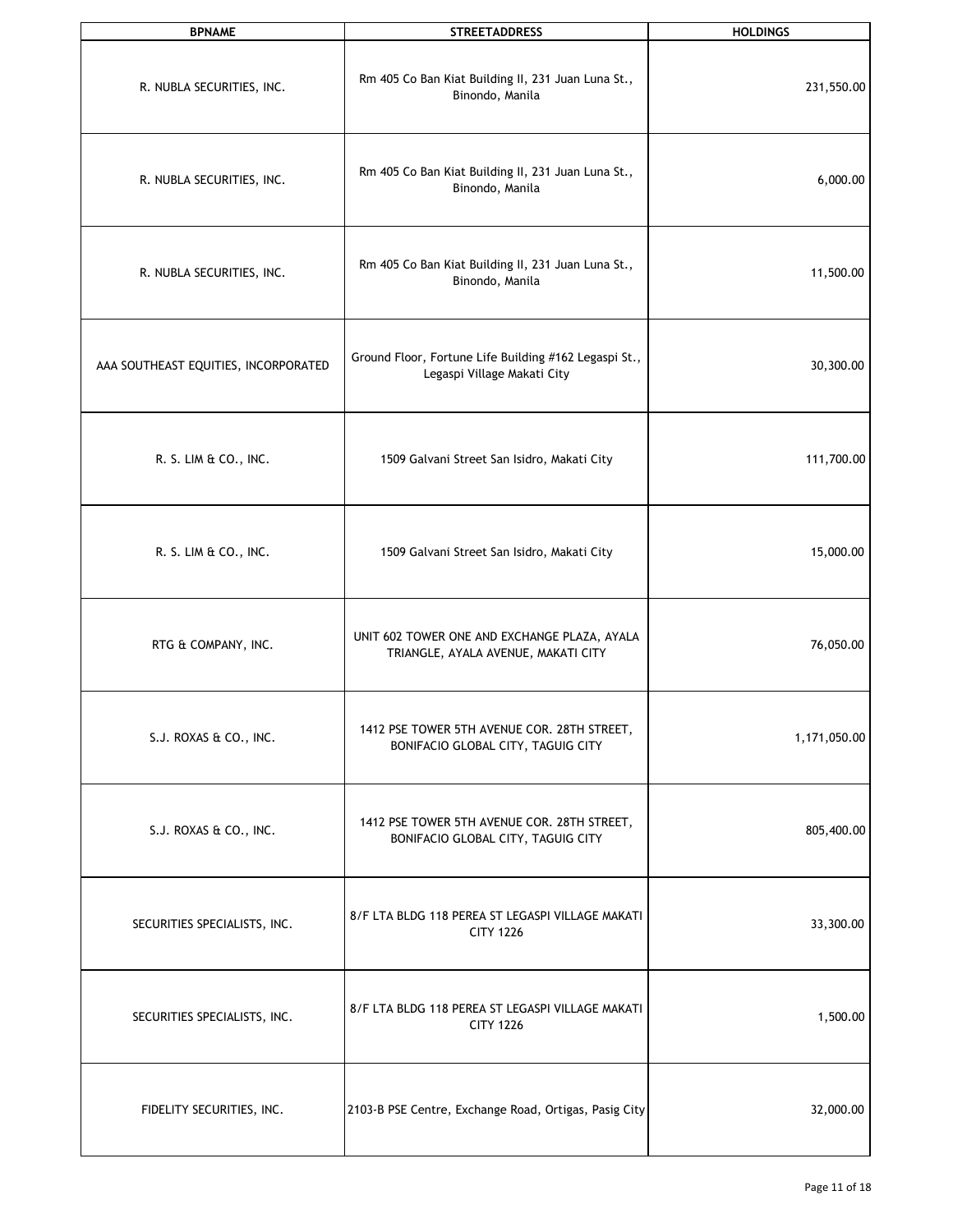| <b>BPNAME</b>                                        | <b>STREETADDRESS</b>                                                                                                    | <b>HOLDINGS</b> |
|------------------------------------------------------|-------------------------------------------------------------------------------------------------------------------------|-----------------|
| SUMMIT SECURITIES, INC.                              | UNIT 2102-B, 21ST FLOOR, EAST TEKTITE TOWER PHIL.<br>STOCK EXCHANGE CENTER, EXCHANGE ROAD ORTIGAS<br>CENTER, PASIG CITY | 267,000.00      |
| STANDARD SECURITIES CORPORATION                      | #34 Jefferson St., GHW, San Juan Metro Manila                                                                           | 2,173,900.00    |
| TANSENGCO & CO., INC.                                | U-2308 World Trade Exchange Condominium 215 Juan<br>Luna St., Binondo, Manila                                           | 88,100.00       |
| THE FIRST RESOURCES MANAGEMENT &<br>SECURITIES CORP. | 5TH FL. PSE TOWER, 5TH AVE. COR. 28TH ST. BGC,<br><b>TAGUIG CITY</b>                                                    | 127,600.00      |
| TOWER SECURITIES, INC.                               | 1802-C TEKTITE TOWER 1, EXCHANGE ROAD, ORTIGAS<br>CENTER, PASIG CITY                                                    | 2,500.00        |
| TOWER SECURITIES, INC.                               | 1802-C TEKTITE TOWER 1, EXCHANGE ROAD, ORTIGAS<br>CENTER, PASIG CITY                                                    | 266,550.00      |
| TOWER SECURITIES, INC.                               | 1802-C TEKTITE TOWER 1, EXCHANGE ROAD, ORTIGAS<br>CENTER, PASIG CITY                                                    | 13,300.00       |
| APEX PHILIPPINES EQUITIES CORPORATION                | Unit 902, Antel Corporate Center, No. 139 Valero St.,<br>Salcedo Vill., Makati City                                     | 20,750.00       |
| APEX PHILIPPINES EQUITIES CORPORATION                | Unit 902, Antel Corporate Center, No. 139 Valero St.,<br>Salcedo Vill., Makati City                                     | 167,800.00      |
| UCPB SECURITIES, INC.                                | Suite 1612, 16/F Ayala Tower I Exchange Plaza, Ayala<br>Ave. cor. Paseo de Roxas Makati City                            | 87,750.00       |
| VENTURE SECURITIES, INC.                             | Unit 811 Tower One & Exchange Plaza Ayala Triangle<br>Ayala Ave. cor. Paseo de Roxas Makati City                        | 39,100.00       |
| VENTURE SECURITIES, INC.                             | Unit 811 Tower One & Exchange Plaza Ayala Triangle<br>Ayala Ave. cor. Paseo de Roxas Makati City                        | 7,500.00        |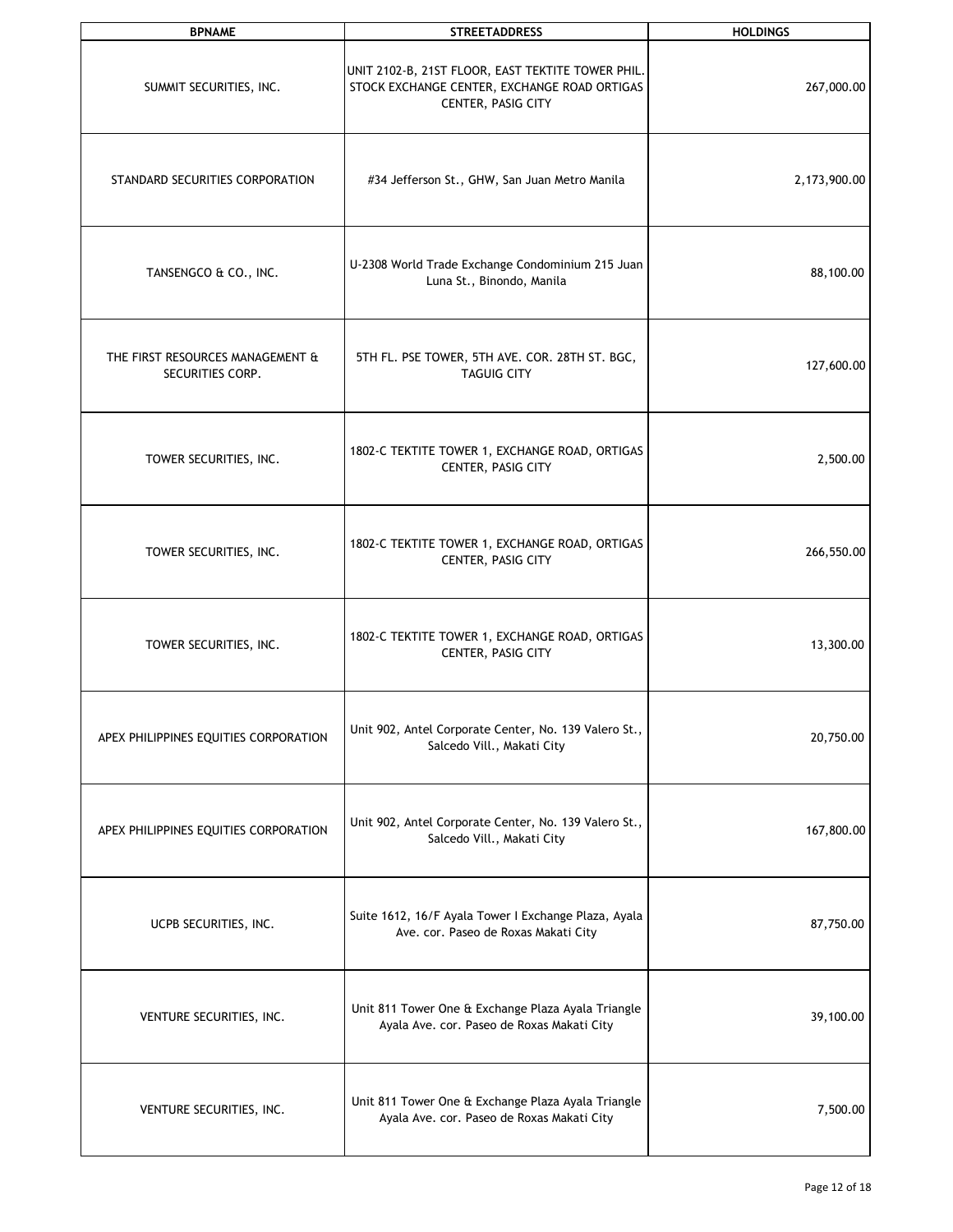| <b>BPNAME</b>                          | <b>STREETADDRESS</b>                                                                              | <b>HOLDINGS</b>  |
|----------------------------------------|---------------------------------------------------------------------------------------------------|------------------|
| VENTURE SECURITIES, INC.               | Unit 811 Tower One & Exchange Plaza Ayala Triangle<br>Ayala Ave. cor. Paseo de Roxas Makati City  | 7,500.00         |
| FIRST METRO SECURITIES BROKERAGE CORP. | Unit 1515, 15/F Ayala Tower One Ayala Triangle,<br>Ayala Ave. cor Paseo de Roxas Makati City      | 5,300.00         |
| FIRST METRO SECURITIES BROKERAGE CORP. | Unit 1515, 15/F Ayala Tower One Ayala Triangle,<br>Ayala Ave. cor Paseo de Roxas Makati City      | 78,000.00        |
| FIRST METRO SECURITIES BROKERAGE CORP. | Unit 1515, 15/F Ayala Tower One Ayala Triangle,<br>Ayala Ave. cor Paseo de Roxas Makati City      | 6,054,313.00     |
| FIRST METRO SECURITIES BROKERAGE CORP. | Unit 1515, 15/F Ayala Tower One Ayala Triangle,<br>Ayala Ave. cor Paseo de Roxas Makati City      | 200, 322, 677.00 |
| FIRST METRO SECURITIES BROKERAGE CORP. | Unit 1515, 15/F Ayala Tower One Ayala Triangle,<br>Ayala Ave. cor Paseo de Roxas Makati City      | 20,250.00        |
| WEALTH SECURITIES, INC.                | 15TH FLOOR PSE TOWER 5TH AVENUE CORNER 28TH<br>ST. BONIFACIO GLOBAL CITY TAGUIG CITY              | 3,500.00         |
| WEALTH SECURITIES, INC.                | 15TH FLOOR PSE TOWER 5TH AVENUE CORNER 28TH<br>ST. BONIFACIO GLOBAL CITY TAGUIG CITY              | 1,138,550.00     |
| WEALTH SECURITIES, INC.                | 15TH FLOOR PSE TOWER 5TH AVENUE CORNER 28TH<br>ST. BONIFACIO GLOBAL CITY TAGUIG CITY              | 50.00            |
| WEALTH SECURITIES, INC.                | 15TH FLOOR PSE TOWER 5TH AVENUE CORNER 28TH<br>ST. BONIFACIO GLOBAL CITY TAGUIG CITY              | 1,473,800.00     |
| WESTLINK GLOBAL EQUITIES, INC.         | 6/F Philippine Stock Exchange Plaza Ayala Avenue,<br>Makati City                                  | 210,300.00       |
| YAO & ZIALCITA, INC.                   | Yao & Zialcita, Inc., 5G Vernida I Condominium, 120<br>Amorsolo St., Legaspi Village, Makati City | 140,800.00       |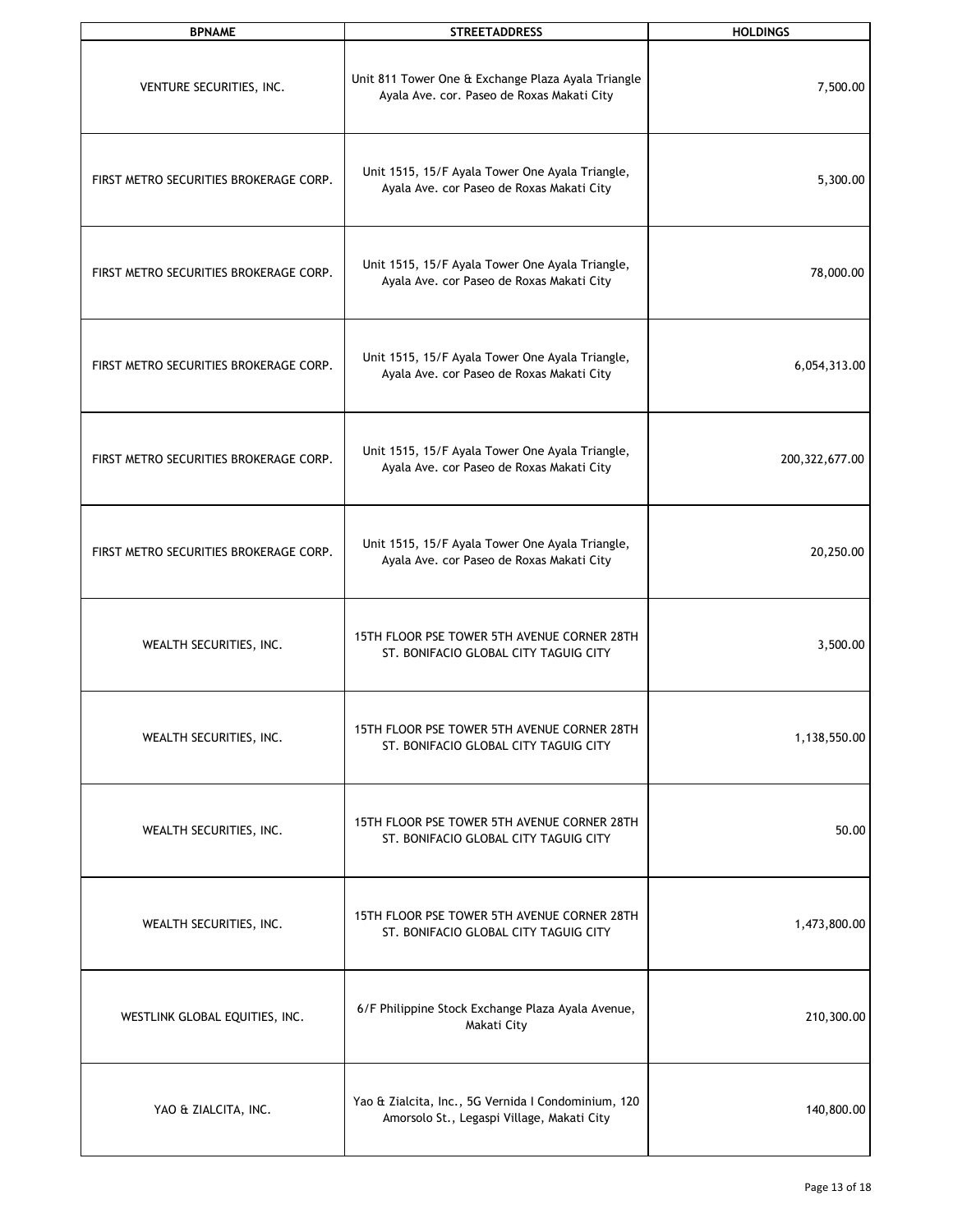| <b>BPNAME</b>                            | <b>STREETADDRESS</b>                                                                               | <b>HOLDINGS</b> |
|------------------------------------------|----------------------------------------------------------------------------------------------------|-----------------|
| YU & COMPANY, INC.                       | UNIT 1606B EAST TOWER, PSE CENTER, EXCHANGE<br>ROAD, ORTIGAS CENTER, PASIG CITY 1605               | 83,550.00       |
| <b>BDO SECURITIES CORPORATION</b>        | 27/F Tower I & Exchange Plaza Ayala Ave., Makati<br>City                                           | 5,931,331.00    |
| <b>BDO SECURITIES CORPORATION</b>        | 27/F Tower I & Exchange Plaza Ayala Ave., Makati<br>City                                           | 778,450.00      |
| <b>BDO SECURITIES CORPORATION</b>        | 27/F Tower I & Exchange Plaza Ayala Ave., Makati<br>City                                           | 287,400.00      |
| EAGLE EQUITIES, INC.                     | 179 Kaimito St. Valle Verde II, Pasig City                                                         | 2,700.00        |
| EAGLE EQUITIES, INC.                     | 179 Kaimito St. Valle Verde II, Pasig City                                                         | 45,600.00       |
| EAGLE EQUITIES, INC.                     | 179 Kaimito St. Valle Verde II, Pasig City                                                         | 16,200.00       |
| GOLDEN TOWER SECURITIES & HOLDINGS, INC. | 4-B Vernida I Condominium, 120 Amorsolo St., Legaspi<br>Village, Makati City                       | 5,400.00        |
| SOLAR SECURITIES, INC.                   | Unit 3002-A East Tower, Phil. Stock Exchange Centre,<br>Exchange Road, Ortigas Complex, Pasig City | 163,900.00      |
| SOLAR SECURITIES, INC.                   | Unit 3002-A East Tower, Phil. Stock Exchange Centre,<br>Exchange Road, Ortigas Complex, Pasig City | 7,500.00        |
| G.D. TAN & COMPANY, INC.                 | Unit 2203-A East Tower, PSE Center Exchange Road,<br>Ortigas Center, Pasig City                    | 10,500.00       |
| G.D. TAN & COMPANY, INC.                 | Unit 2203-A East Tower, PSE Center Exchange Road,<br>Ortigas Center, Pasig City                    | 8,000.00        |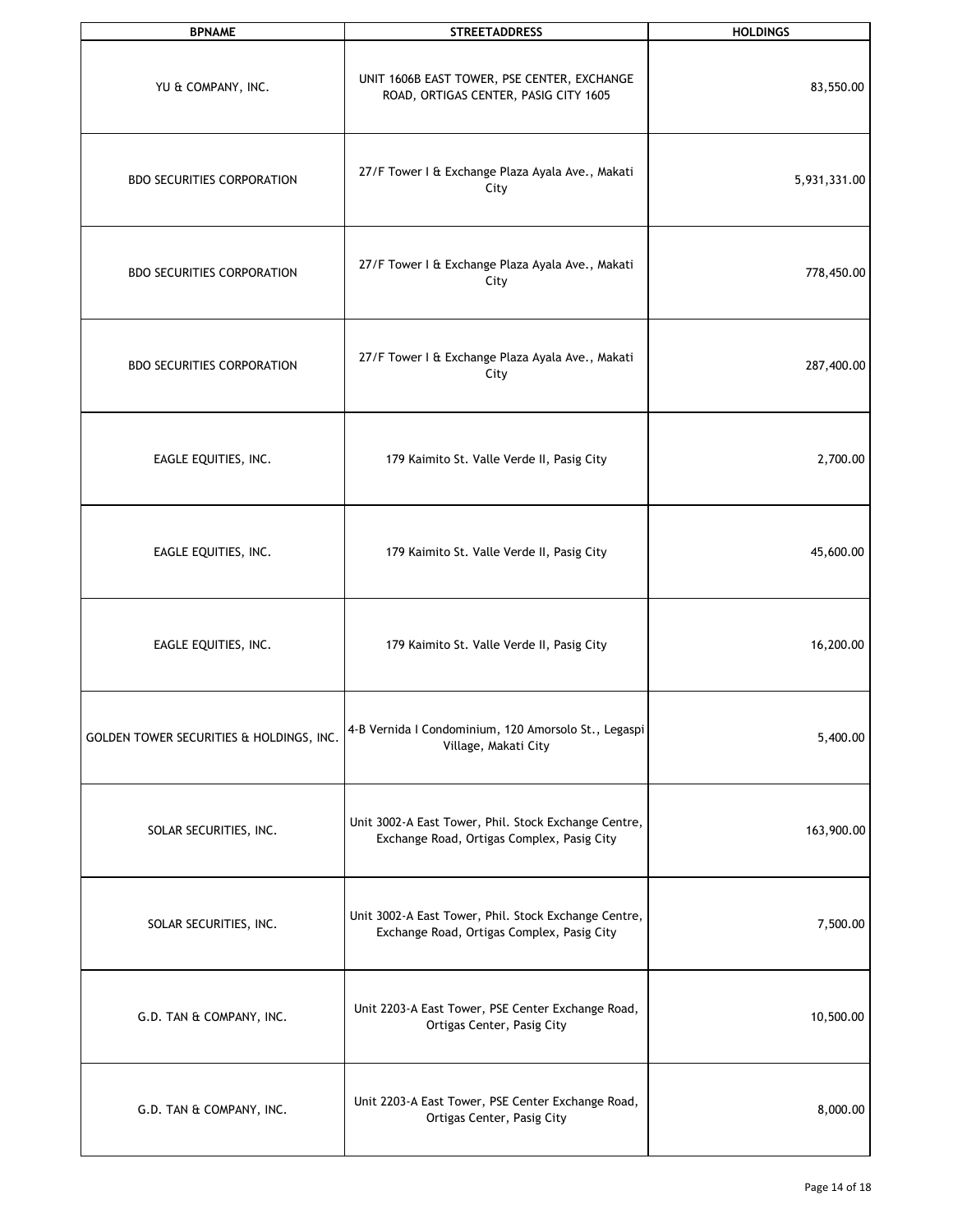| <b>BPNAME</b>                    | <b>STREETADDRESS</b>                                                                                                                | <b>HOLDINGS</b> |
|----------------------------------|-------------------------------------------------------------------------------------------------------------------------------------|-----------------|
| G.D. TAN & COMPANY, INC.         | Unit 2203-A East Tower, PSE Center Exchange Road,<br>Ortigas Center, Pasig City                                                     | 2,500.00        |
| <b>VC SECURITIES CORPORATION</b> | 6TH FLOOR WILSON CORPORATE CENTER, 225 A<br>WILSON ST. GREENHILLS, SAN JUAN                                                         | 406,800.00      |
| CLSA PHILIPPINES, INC.           | Trafalgar Plaza, Unit 17-D, 105 H.V. dela Costa St.,<br>Salcedo Vill., Makati City                                                  | 2,849,989.00    |
| PHILIPPINE EQUITY PARTNERS, INC. | Unit 19C Citibank Tower Citibank Plaza 8741 Paseo de<br>Roxas Makati City                                                           | 85.00           |
| PHILIPPINE EQUITY PARTNERS, INC. | Unit 19C Citibank Tower Citibank Plaza 8741 Paseo de<br>Roxas Makati City                                                           | 9,236,300.00    |
| UNICAPITAL SECURITIES INC.       | 4F Majalco Bldg Benavidez cor Trasierra Sts Legaspi<br>Vill., Makati City                                                           | 434,690.00      |
| UNICAPITAL SECURITIES INC.       | 4F Majalco Bldg Benavidez cor Trasierra Sts Legaspi<br>Vill., Makati City                                                           | 62,450.00       |
| UNICAPITAL SECURITIES INC.       | 4F Majalco Bldg Benavidez cor Trasierra Sts Legaspi<br>Vill., Makati City                                                           | 215.00          |
| UNICAPITAL SECURITIES INC.       | 4F Majalco Bldg Benavidez cor Trasierra Sts Legaspi<br>Vill., Makati City                                                           | 150,000.00      |
| UNICAPITAL SECURITIES INC.       | 4F Majalco Bldg Benavidez cor Trasierra Sts Legaspi<br>Vill., Makati City                                                           | 15,000.00       |
| SunSecurities, Inc.              | UNIT 1604 EAST TEKTITE TOWER CENTRE, PHIL. STOCK<br>EXCHANGE CENTRE EXCHANGE ROAD, BRGY. SAN<br>ANTONIO, ORTIGAS CENTER, PASIG CITY | 349,200.00      |
| TIMSON SECURITIES, INC.          | UNIT 3310 ROBINSON'S EQUITABLE TOWER ADB AVE.<br>CORNER POVEDA, ORTIGAS                                                             | 210,300.00      |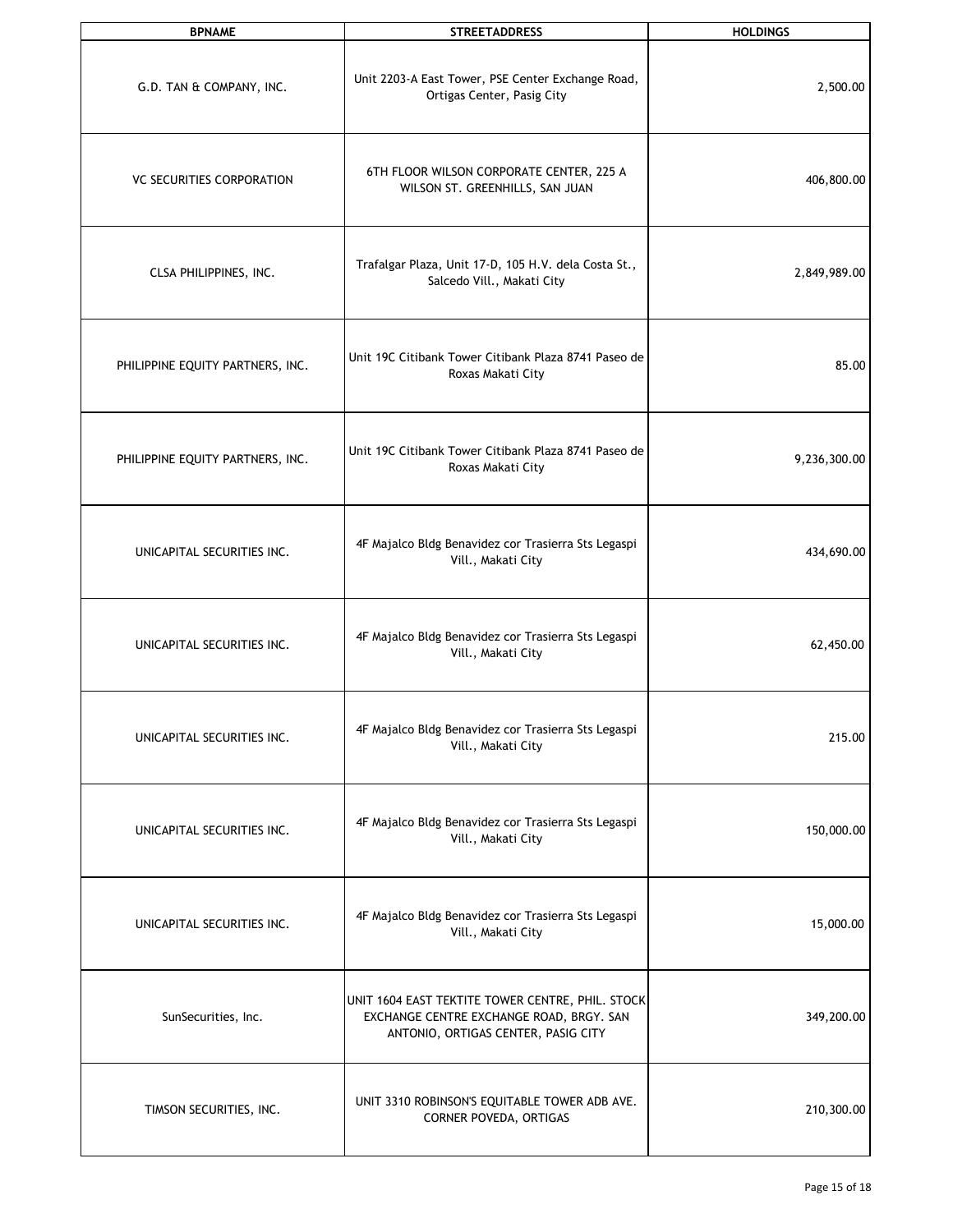| <b>BPNAME</b>                           | <b>STREETADDRESS</b>                                                                              | <b>HOLDINGS</b> |
|-----------------------------------------|---------------------------------------------------------------------------------------------------|-----------------|
| STAR ALLIANCE SECURITIES CORP.          | 1201 ONE GLOBAL PLACE, 5TH AVE. COR. 25TH ST.,<br>BONIFACIO GLOBAL CITY, TAGUIG CITY              | 452,000.00      |
| BANCO DE ORO - TRUST BANKING GROUP      | 17/F, South Tower, BDO Corporate Centre cor H.V.<br>Dela Costa and Makati Avenue Makati City City | 1,750,000.00    |
| BANK OF COMMERCE - TRUST SERVICES GROUP | PHIL FIRST BUILDING, 6764 AYALA AVE., MAKATI CITY<br><b>PHILIPPINES</b>                           | 278,100.00      |
| BANK OF COMMERCE - TRUST SERVICES GROUP | PHIL FIRST BUILDING, 6764 AYALA AVE., MAKATI CITY<br><b>PHILIPPINES</b>                           | 425,900.00      |
| CENTURY PACIFIC FOODS, INC.             | C/O PDTC 37TH FLOOR ENTERPRISE CENTER AYALA<br>AVENUE COR PASEO DE ROXAS MAKATI CITY              | 8.00            |
| CHINA BANKING CORPORATION - TRUST GROUP | 8/F CBC Building, 8745 Paseo de Roxas cor. Villar<br>Streets Makati City                          | 23,500.00       |
| CHINA BANKING CORPORATION - TRUST GROUP | 8/F CBC Building, 8745 Paseo de Roxas cor. Villar<br><b>Streets Makati City</b>                   | 437,600.00      |
| CITIBANK N.A.                           | 2/F CITIBANK CENTER 8741 PASEO DE ROXAS MAKATI<br><b>CITY</b>                                     | 86, 166, 312.00 |
| CITIBANK N.A.                           | 2/F CITIBANK CENTER 8741 PASEO DE ROXAS MAKATI<br><b>CITY</b>                                     | 97,453,267.00   |
| DEUTSCHE BANK MANILA-CLIENTS A/C        | 26/F Ayala Tower One Ayala Triangle, Makati City                                                  | 72,887,829.00   |
| DEUTSCHE BANK MANILA-CLIENTS A/C        | 26/F ayala Tower One, Ayala Triangle, Makati City                                                 | 33,338,400.00   |
| DEUTSCHE BANK MANILA-CLIENTS A/C        | 26/F ayala Tower One, Ayala Triangle, Makati City                                                 | 2.00            |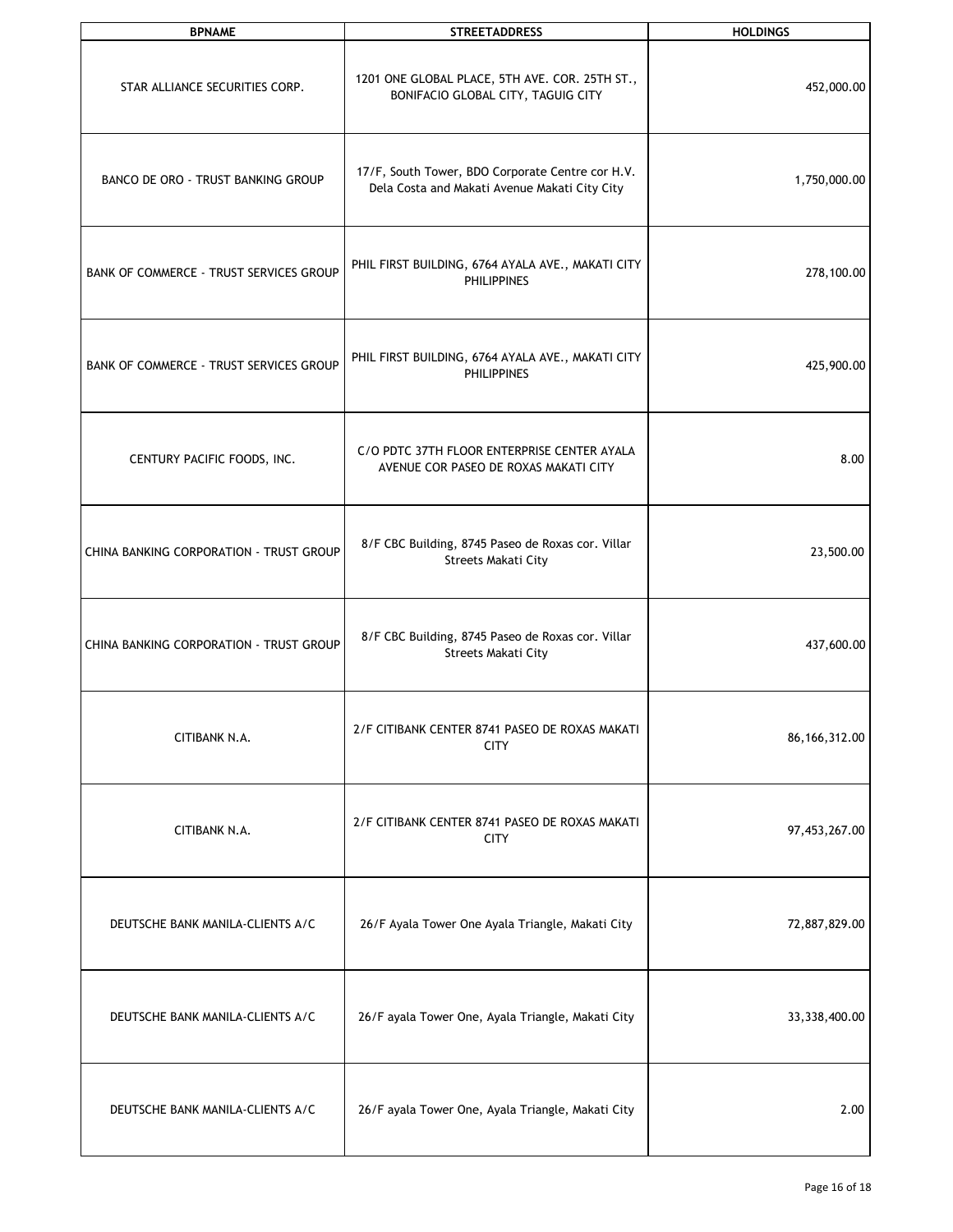| <b>BPNAME</b>                                                     | <b>STREETADDRESS</b>                                                                                                          | <b>HOLDINGS</b> |
|-------------------------------------------------------------------|-------------------------------------------------------------------------------------------------------------------------------|-----------------|
| <b>GOVERNMENT SERVICE INSURANCE SYSTEM</b>                        | GSIS Hqs., Financial Center Roxas Blvd., Pasay City                                                                           | 23,672,980.00   |
| THE HONGKONG AND SHANGHAI BANKING<br>CORP. LTD. - CLIENTS' ACCT.  | HSBC Securities Services 12th Floor, The Enterprise<br>Center, Tower I 6766 Ayala Avenue corner Paseo de<br>Roxas Makati City | 361,994,111.00  |
| THE HONGKONG AND SHANGHAI BANKING<br>CORP. LTD. - CLIENTS' ACCT.  | HSBC Securities Services 12th Floor, The Enterprise<br>Center, Tower I 6766 Ayala Avenue corner Paseo de<br>Roxas Makati City | 1,631,700.00    |
| THE HONGKONG AND SHANGHAI BANKING<br>CORP. LTD. - CLIENTS' ACCT.  | HSBC Securities Services 12th Floor, The Enterprise<br>Center, Tower I 6766 Ayala Avenue corner Paseo de<br>Roxas Makati City | 16,244,200.00   |
| AB CAPITAL & INVESTMENT CORP. - TRUST &<br><b>INVESTMENT DIV.</b> | G/F, Asianbank Centre Bldg., Sen. Gil Puyat Extension<br>cor. Tordesillas St., Salcedo Village Makati City                    | 204,000.00      |
| AB CAPITAL & INVESTMENT CORP. - TRUST &<br>INVESTMENT DIV.        | G/F, Asianbank Centre Bldg., Sen. Gil Puyat Extension<br>cor. Tordesillas St., Salcedo Village Makati City                    | 2,200.00        |
| AB CAPITAL & INVESTMENT CORP. - TRUST &<br><b>INVESTMENT DIV.</b> | G/F, Asianbank Centre Bldg., Sen. Gil Puyat Extension<br>cor. Tordesillas St., Salcedo Village Makati City                    | 687,000.00      |
| PNB TRUST BANKING GROUP                                           | 3/F PNB Financial Center Roxas Blvd., Pasay City                                                                              | 870,600.00      |
| PNB TRUST BANKING GROUP                                           | 3/F PNB Financial Center Roxas Blvd., Pasay City                                                                              | 2,713,000.00    |
| RCBC TRUST & INVESTMENT DIVISION                                  | 9TH FLOOR, YUCHENGCO TOWER 1, RCBC PLAZA, 6819<br>AYALA AVENUE CORNER GIL PUYAT AVENUE, MAKATI<br><b>CITY</b>                 | 1,744,200.00    |
| RCBC TRUST & INVESTMENT DIVISION                                  | 9TH FLOOR, YUCHENGCO TOWER 1, RCBC PLAZA, 6819<br>AYALA AVENUE CORNER GIL PUYAT AVENUE, MAKATI<br><b>CITY</b>                 | 182,200.00      |
| RCBC TRUST & INVESTMENT DIVISION -<br>VARIOUS TAXABLE ACCTS       | 9TH FLOOR, YUCHENGCO TOWER 1, RCBC PLAZA, 6819<br>AYALA AVENUE CORNER GIL PUYAT AVENUE, MAKATI<br><b>CITY</b>                 | 765,300.00      |